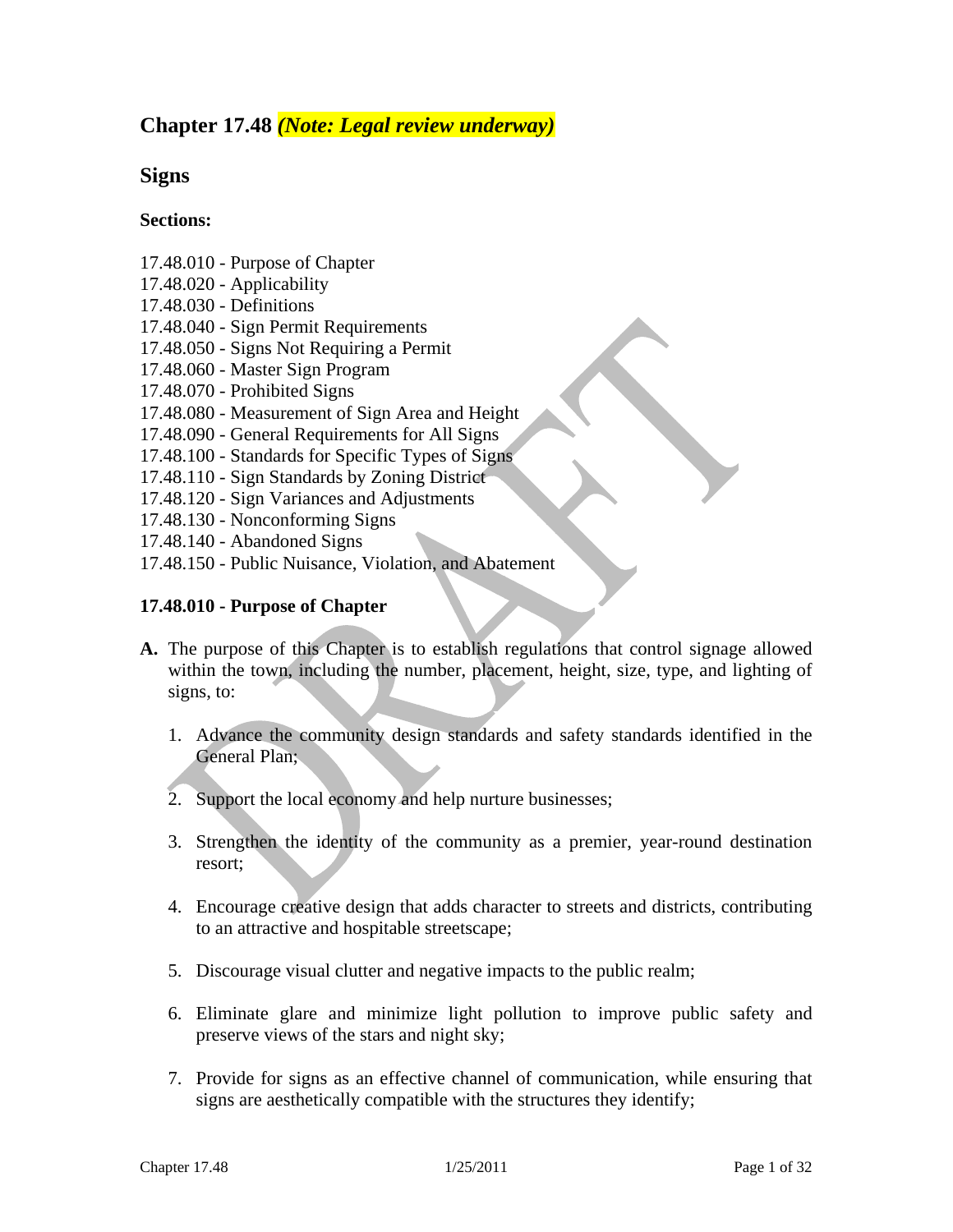- 8. Safeguard and protect the public health, safety and general welfare;
- 9. Avoid traffic safety hazards to pedestrians, bicyclists, and motorists caused by visual distractions and obstructions;
- 10. Maximize public convenience by providing easily visible traffic, directional, informational, and wayfinding signage; and
- 11. Minimize the cost of sign permits through clear and user friendly regulations.
- **B.** The regulations of this Chapter are not intended to permit any violations of the provisions of any other lawful ordinance or to prohibit the use of any sign required by any law superior to this Ordinance.

### **17.48.020 - Applicability**

- **A. Signs regulated.** The regulations provided in this Chapter shall apply to all signs in all zoning districts. Only signs authorized by this Chapter shall be allowed.
- **B. Applicability to sign content.** The provisions of this Chapter do not regulate the message content of signs (sign copy), regardless of whether the message content is commercial or non-commercial. Any non-commercial message may be substituted for the copy on any commercial sign allowed by this Chapter.
- **C. Applicability to federally registered marks.** The provisions of this Chapter shall not require alteration of the display of any registered mark, or any trademark, service mark, trade name, or corporate name that may be associated with or incorporated into a registered mark, where such alteration would require the registered mark to be displayed in a manner differing from the mark as exhibited in the certificate of registration issued by the United States Patent and Trademark Office. It is the responsibility of the applicant to establish that a proposed sign includes a registered mark.
- **D. Regulatory interpretations.** Where a particular type of sign is proposed in a permit application, and the type is not expressly allowed, restricted, or prohibited by this Chapter, then the Director or the Commission shall approve, conditionally approve, or deny the application based on the most similar sign type that is expressly regulated by this Chapter.

#### **17.48.030 – Definitions**

**Abandoned sign.** Any lawfully erected sign which, for a period of ninety days or more, which no longer advertises or identifies an on-going business, activity, product, service, or other use available on the premise where the sign is located.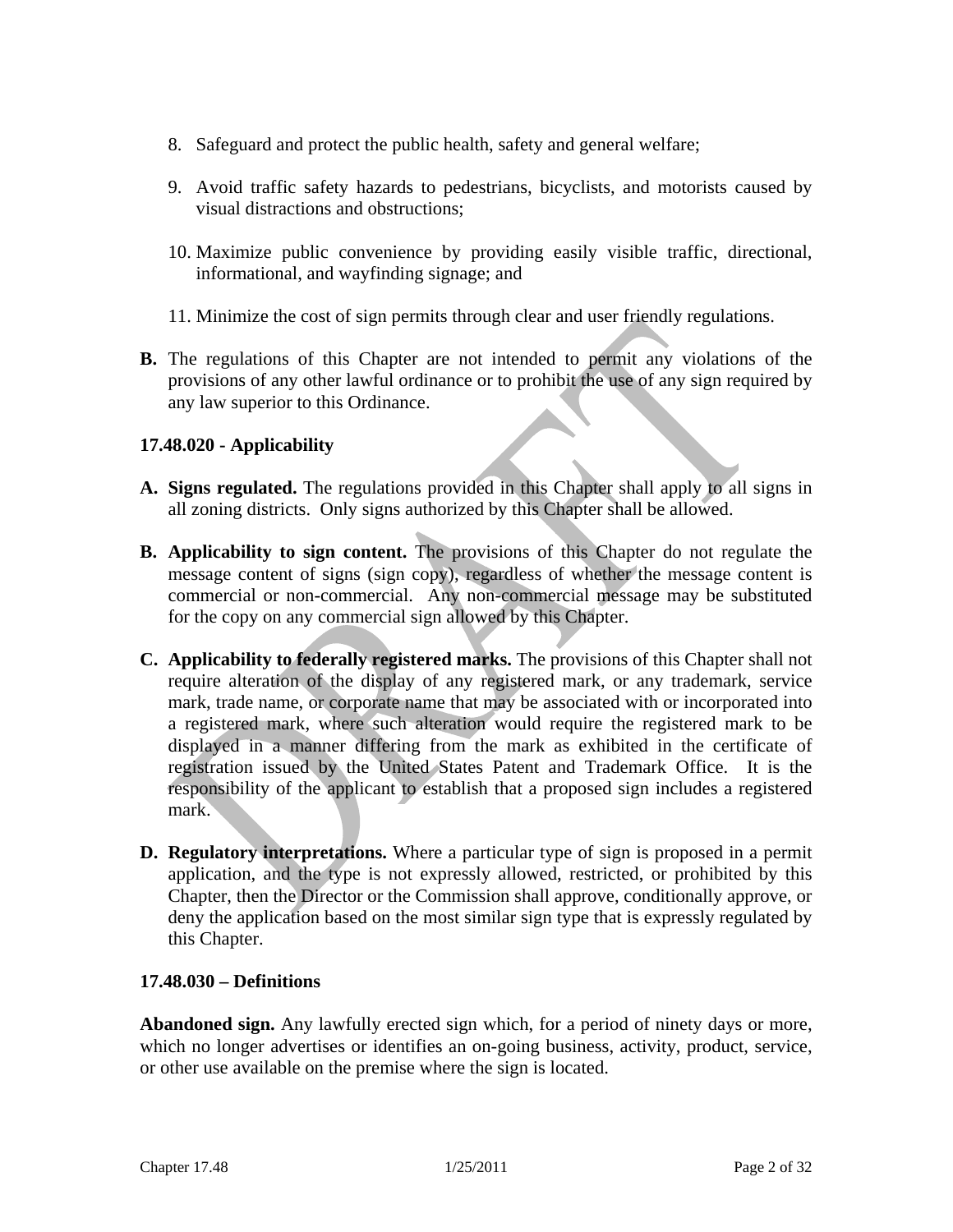**Awning.** A projecting structure, consisting of a frame and a material covering, attached to and wholly supported by a wall of a building and installed over and partially in front of doors, windows, or other openings in a building; also, a canopy.

**Awning sign.** Any sign copy displayed on an awning.

**Banner.** Any flexible device used to advertise, draw attention, or relay a message, typically displayed outdoors. A banner is only allowed for use as a temporary sign.

**Business frontage.** The width of a building occupied by a single business tenant, that fronts on a public street or faces a plaza, courtyard, pedestrian corridor or walkway, parking lot, or alley, where customer access to the building is available. Width is measured as the widest point on an architectural elevation.

**Changeable copy sign.** A sign with a message comprised of letters, numbers, or other characters that are designed to be manually or mechanically changed to display different messages.A changeable copy sign does not include internally lit or electronic message signs.

**Community event sign.** Any sign identifying or communicating information about any type of race, parade, show, competition, special or temporary event, or community activity to which the general public is invited.

**Community information sign.** A community information sign publicizes only community events and conditions (e.g. weather, road conditions, and other safety information), and is not used to identify or advertise products or businesses. A community information sign is operated and/or maintained by the Town in coordination with other public agencies for public health, safety, and general welfare. A community information sign may be an electronic message sign, a sign with a changeable copy, or other type of sign as allowed by this Chapter.

**Directional sign.** A sign designed and erected solely for the purposes of directing vehicular and/or pedestrian traffic from an entry or exit point, or to or from various points of passage on or within a private property (e.g. "entrance," "exit," "deliveries in rear," "one-way," "fire lane," and "no parking").

**Double-faced sign.** A sign constructed to display its message on the outer surfaces of two identical and parallel planes.

**Drive-up menu board.** A drive-up menu board is for the convenience of customers of drive-through businesses and not for advertising. Drive-up menu boards shall only display products available for sale and the prices of those products.

**Electronic message sign.** A sign with a fixed or changing display composed of a series of lights that are electronically changed to display different messages.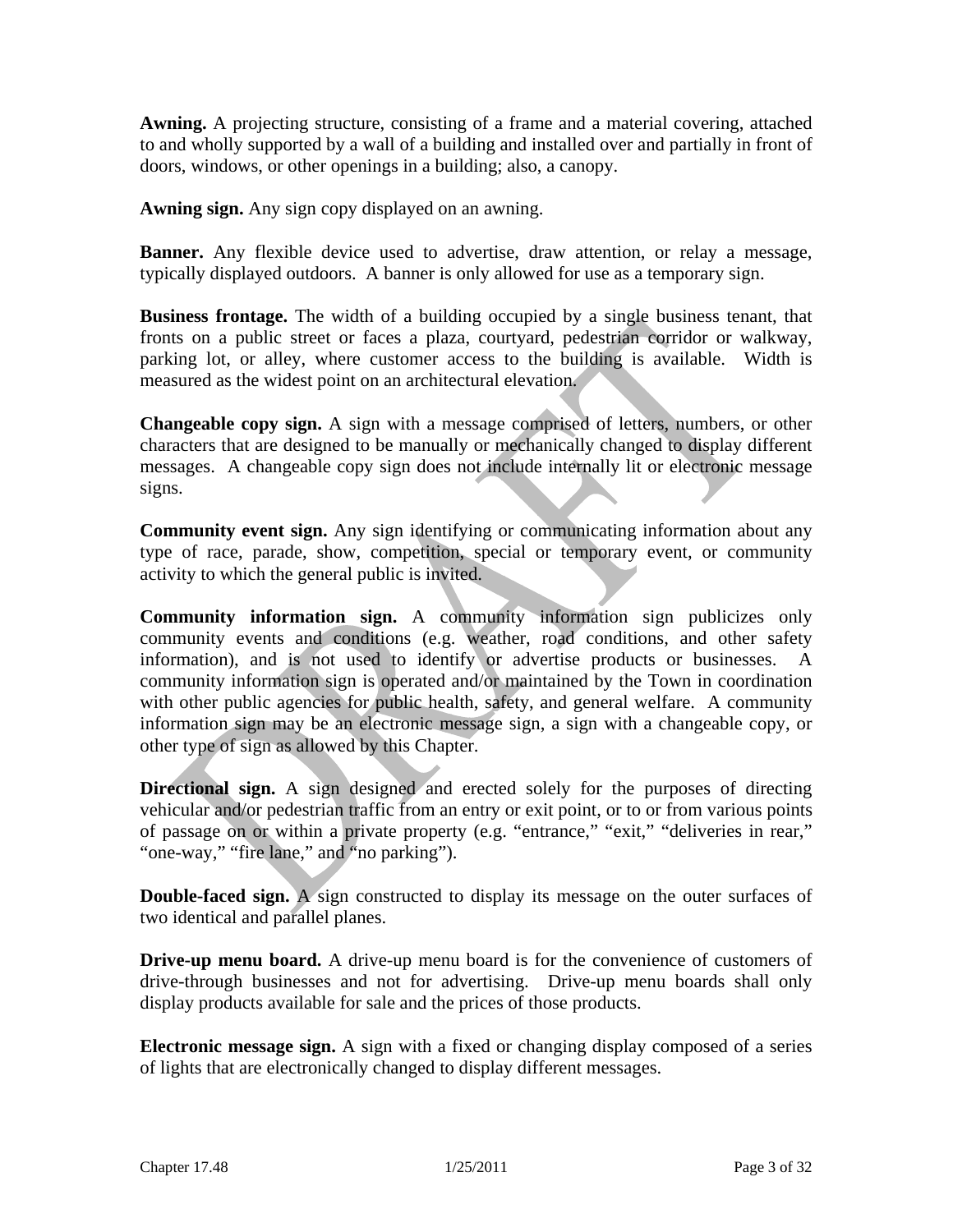**Governmental sign.** Erected by or on behalf of the Town or other public entity to post legal notices, identify public property, convey public information, or direct or regulate pedestrian, bicycle, or vehicular traffic. Signs of a public utility or transit company regarding its poles, lines, pipes, facilities, or routes, and emergency warning signs erected by the Town or other public entity, a public utility company, or contractor doing authorized or permitted work on public property, are considered governmental signs.

**Halo lit sign.** A sign illuminated by concealing the light source behind three-dimensional opaque letters, numbers, or other characters of a sign, resulting in the night time perception of a halo around the silhouette of each sign character.

**Hanging sign.** A sign attached to and located below any eave, roof, canopy, awning, or wall bracket.

**Illegal sign.** Any sign erected without complying with all ordinances and regulations in effect at the time of its construction and erection or use.

**Informational sign.** A sign used to provide information including signs indicating hours of operation, and such signs as "open," "closed," "no smoking," "no solicitors," current credit card signs, phone number, trade association emblems, and signs of similar purpose.

**Institutional sign.** A sign used to provide information related to a public, quasi-public, or non-profit use such as a school, library, hospital, or church.

**Internally illuminated sign.** A sign with a light source located in the interior of the sign so the light shines through the face of the sign, or with a light source which is attached to the face of the sign and is perceived as a design element of the sign.

**Master Sign Program.** A sign plan for any multiple use or multi-tenant property, which specifies the number, size, description, and location of all signs located or to be located on the property.

**Menu display box.** A freestanding or wall sign enclosed in glass or other transparent material for the purpose of displaying menus oriented to pedestrians.

**Monument sign**. An independent, freestanding sign that is displayed on and totally supported by one or more support elements that are on the ground, with no part of the sign attached to a building or similar structure.

**Multi-tenant center identification sign.** A sign stating the name of the multi-tenant property and not advertising any particular business or product.

**Multi-tenant property.** A building or property consisting of two or more separate businesses that share either the same property or structure and use common access and parking facilities.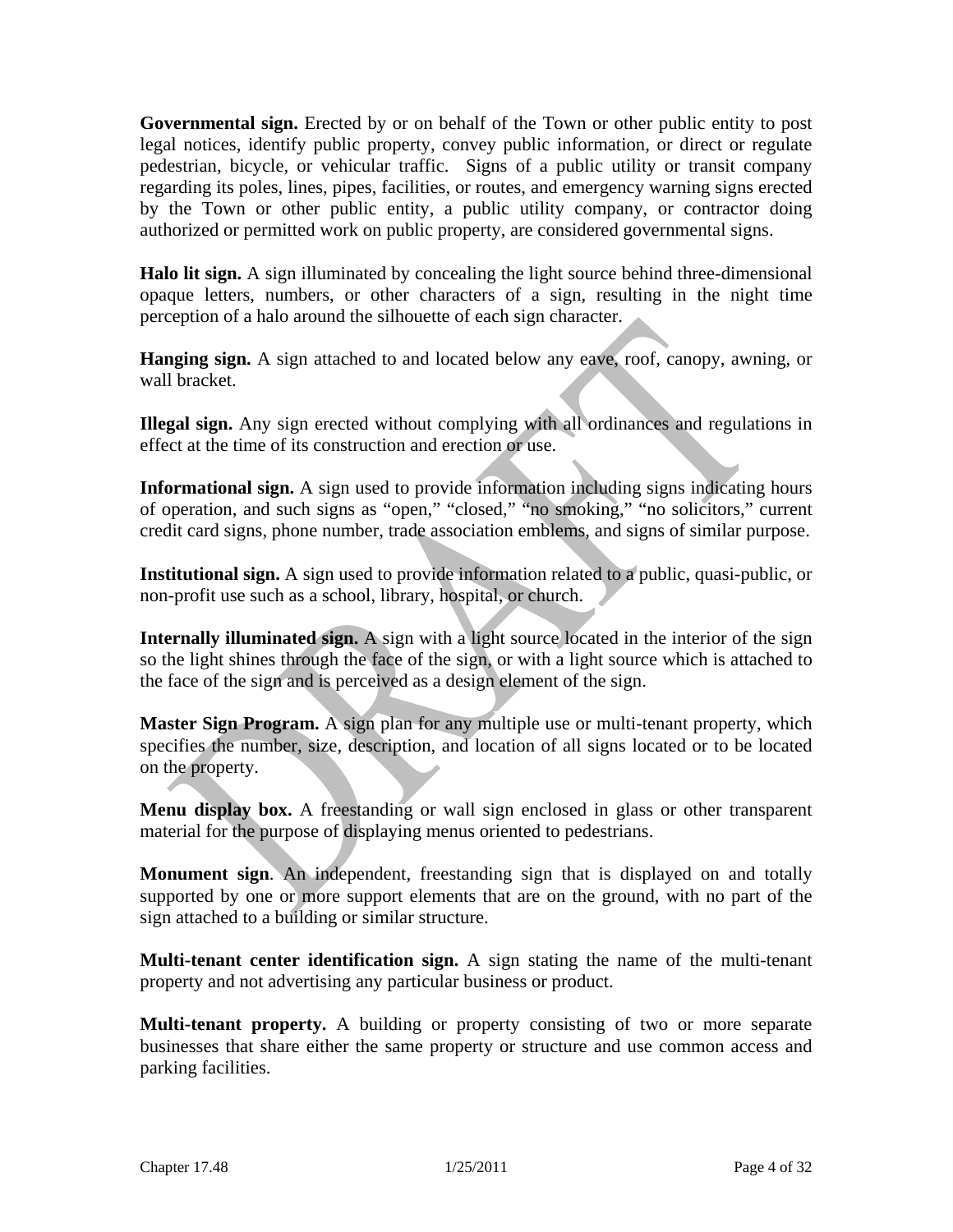**Neon sign.** Any sign illuminated by or utilizing in any way tubes filled with neon and/or related inert gases.

**Nonconforming sign.** Any permanent or temporary sign, including structural supports, which was lawfully erected and maintained, but does not comply with the requirements of this Chapter.

**Off-site sign.** Any sign identifying a use, facility, service, or product which is not located, sold, or manufactured on the same premise as the sign.

**Political sign.** A sign for the purpose of advocating a political party, platform, ideology, and/or candidate or proposition for a public election.

**Projecting sign.** A sign projecting six inches or more from a wall or building that is supported by a wall or building with the display surface of the sign perpendicular to the building wall.

**Real estate development sign.** A temporary sign used to identify a proposed real estate development and/or the owners, architects, contractors, real estate agent, or lenders involved with a development for which a valid land use permit has been approved, but which is not under construction. Sale and lease information may be included on such a sign.

**Real estate open house sign.** An on-site or off-site sign identifying a residence for sale when the residence is open for view to the public, and when the seller or seller's agent is at the residence.

**Real estate sign.** A temporary sign indicating the availability of land, property, or building for sale, lease, rent, or other permanent or temporary disposition, not including a real estate development sign or site construction sign.

**Reflective surface.** Any material or device having the effect of intensifying reflected light.

**Residential nameplate.** A sign for the sole purpose of identifying the inhabitants of a residential structure or the house name, which does not contain any form of advertising or business identification (e.g. "The Wilson's"). Residential nameplates do not include addressing as required by Chapter 16.32 (Street Name and Address Regulations).

**Roof sign.** A sign constructed upon or over a roof or placed so that any portion of the sign extends above the edge of the roof.

**Sign.** Any emblem, icon, insignia, logo, replica, symbol, or trademark that displays a message in lettered, written, numbered, pictorial, or any other visual perceptible form, and including the support elements, all component parts, and illumination, which is used or intended to be used to advertise a property, product or service, or to convey a message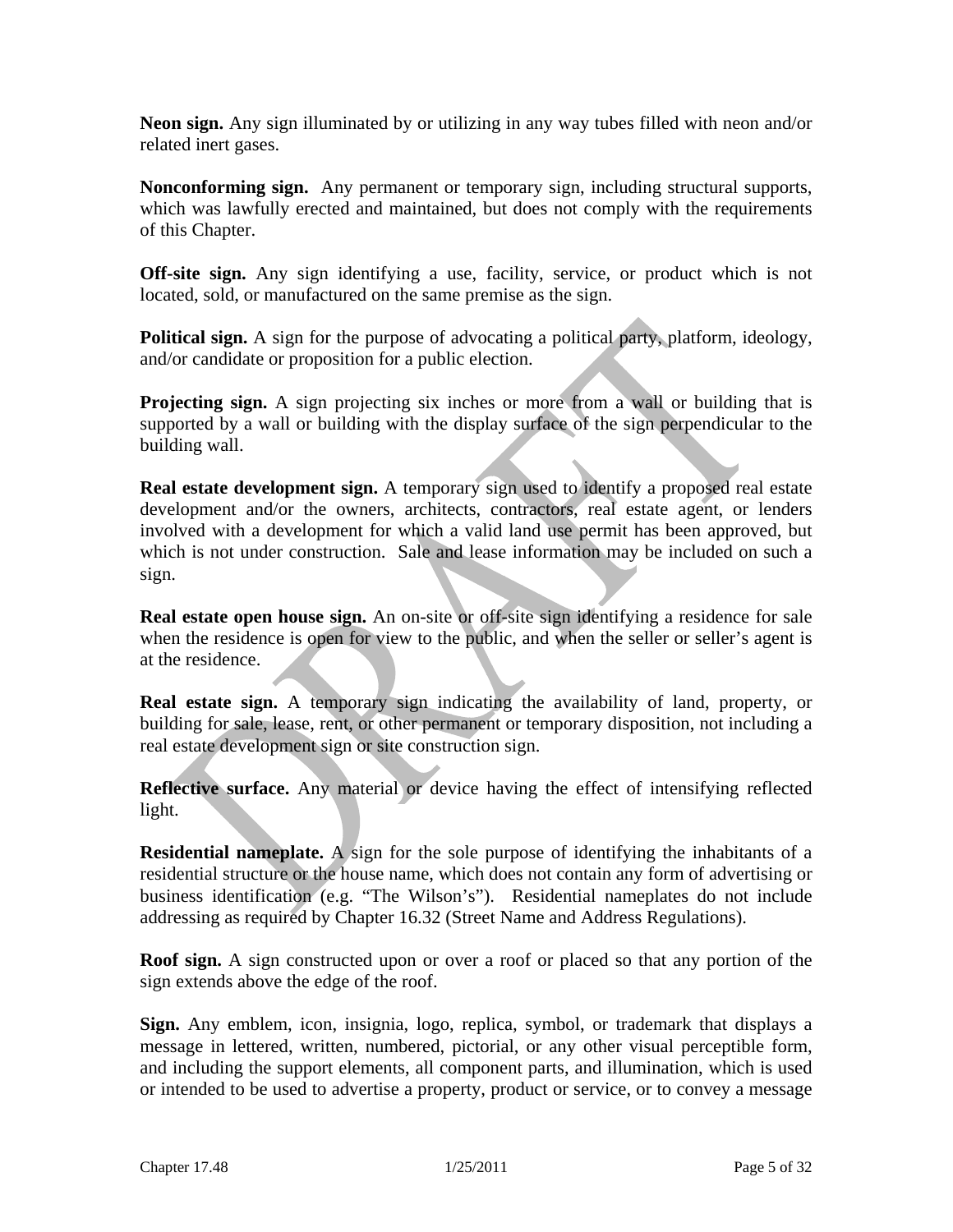of any sort, and which is visible by the general public from any public right-of-way or any public area. "Visible" means capable of being seen, whether or not capable of being read. A sign does not include signs or displays located entirely inside of a structure and not clearly visible from public view, or works of art not used to advertise or identify any business or product.

**Sign copy.** All portions of a sign displaying a message, including text and symbols, not including the supporting structure or base of a sign.

**Site construction sign.** A temporary sign used to identify a real estate development which is under construction, and/or the owners, architects, contractors, real estate agents, or lenders involved with the development. Sales and lease information may be included on such signs.

**Support element.** The structural portion of a sign securing the sign to the ground, a building, or to another structure.

**Temporary sign.** A sign which is intended for a definite and limited period of display and which is not permanently affixed to a structure, sign area, or window.

**Tenant directory sign.** A sign for listing the tenants and their suite numbers or addresses in a multiple tenant structure or center.

**Theater sign.** A sign displaying current or coming movies, plays, concerts, performance, or other programs to the public, which may utilize changeable copy.

**Vehicle station fuel price sign.** Price sign for gasoline stations or businesses that sell motor vehicle fuel to the public.

**Walking sign.** Any commercial sign, including sandwich board type signs or costumed characters, which is held or supported by a person and visible from a public right-of-way or public area. Walking signs do not include writing or commercial logos on normal clothing.

**Wall sign.** Any sign that is displayed on or attached to an exterior wall of a building or structure, with the sign parallel to, and not projecting more than six inches from, the wall.

**Wayfinding sign.** A sign constructed or authorized by the Town to direct persons to specific districts, destinations, or facilities. Wayfinding signs also include kiosks or similar information stands intended to be a convenience for the traveling and visiting public as approved and authorized by the Town.

**Window area.** Window area shall include perimeter window frames, mullions, and glass doors located on the ground level and second story of a business frontage.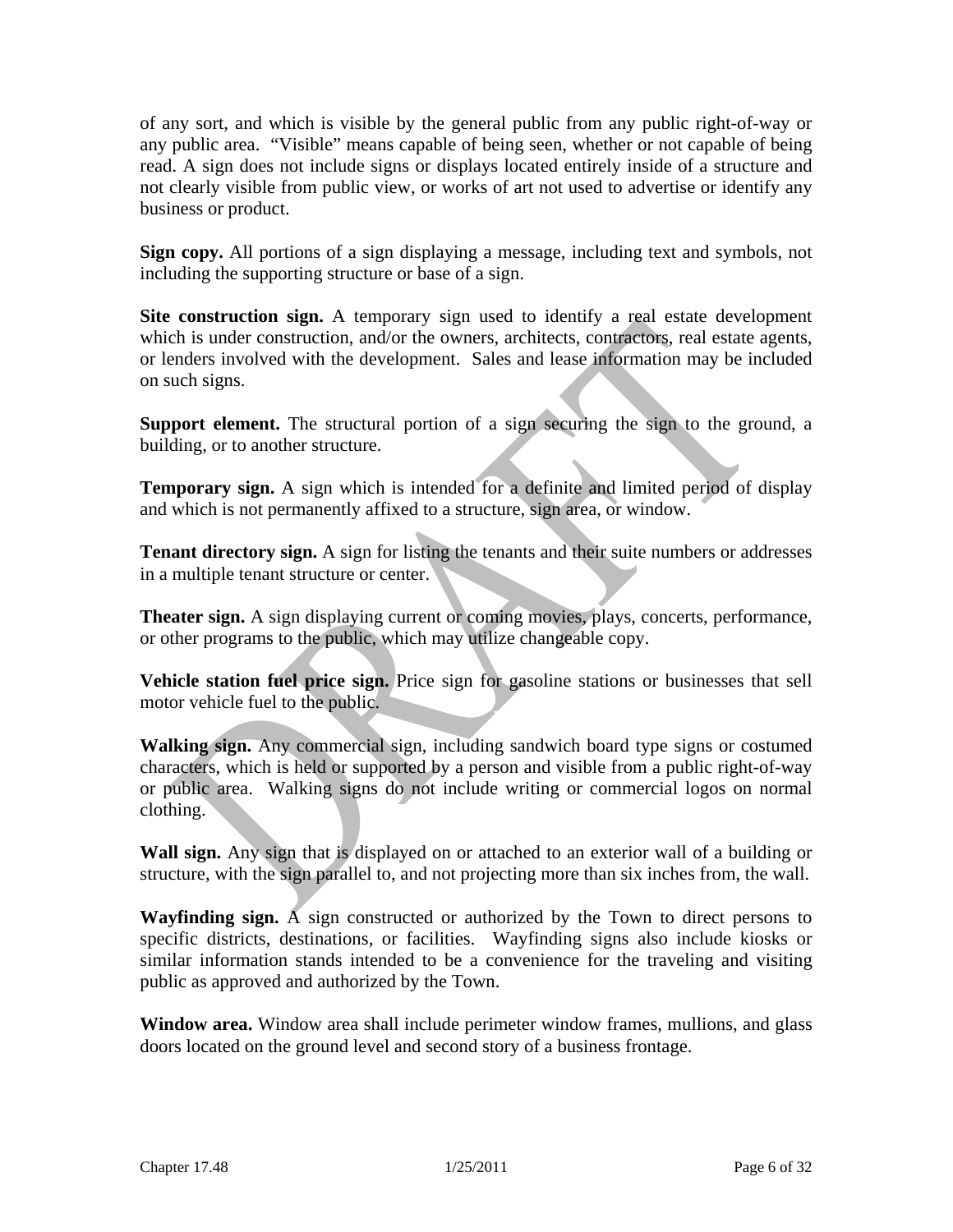**Window sign.** Any permanent or temporary sign displayed on the surface of any glass or glazed material (e.g. window or door) in any way and exposed to public view, not including merchandise included in window displays. Window signs shall not include common wall windows on the inside of a building not visible by the general public from any public right-of-way or any public area.

### **17.48.040 - Sign Permit Requirements**

- **A. Applicability.** A permit is required in compliance with this Section to erect, move, alter, replace, suspend, display, or attach a sign, whether temporary or permanent, unless the sign is allowed without a sign permit in accordance with Section 17.48.050. Each business requires a separate sign permit. A permit is required for a change in business name.
	- 1. Minor alterations may be approved without a new permit.
	- 2. Permits for temporary signs may be approved on an annual basis provided the applicant submits a plan for the display of all temporary signs for a period of twelve consecutive months, and the plan is approved by the Department.
- **B. Application requirements.** An application for a sign permit shall be made to the Department on a form provided for that purpose pursuant to Chapter 17. (Applications, Processing, and Fees). All required information identified on the form shall be provided by the applicant, together with the required fees. It is the responsibility of the applicant to establish evidence in support of the findings required by Subsection 17.48.040.G.
- **C. Other permits required.** In addition to the requirements of this Title, all signs shall be in conformance with applicable requirements of the Uniform Building Code. Where required, the applicant shall also obtain a building permit and/or electrical permit from the Building Division.
- **D.** Review authority. Table 17- $\qquad$  in Chapter 17. (Applications, Processing, and Fees) identifies the responsible review authority for each type of sign approval.
- **E. Temporary sign during permit processing.** For new businesses, the Director may authorize a temporary sign to be displayed for a period not to exceed ninety days while the Department is processing a permanent sign application for such new business.
- **F. Time line for decision; waiver of time.** At each level of review, all sign related decisions, including any hearing when procedurally required, shall be made within sixty calendar days of when the permit application is deemed complete. The time line requirement may be waived by the applicant. The failure of the review authority to render any decision within the time frames established in this Subsection shall be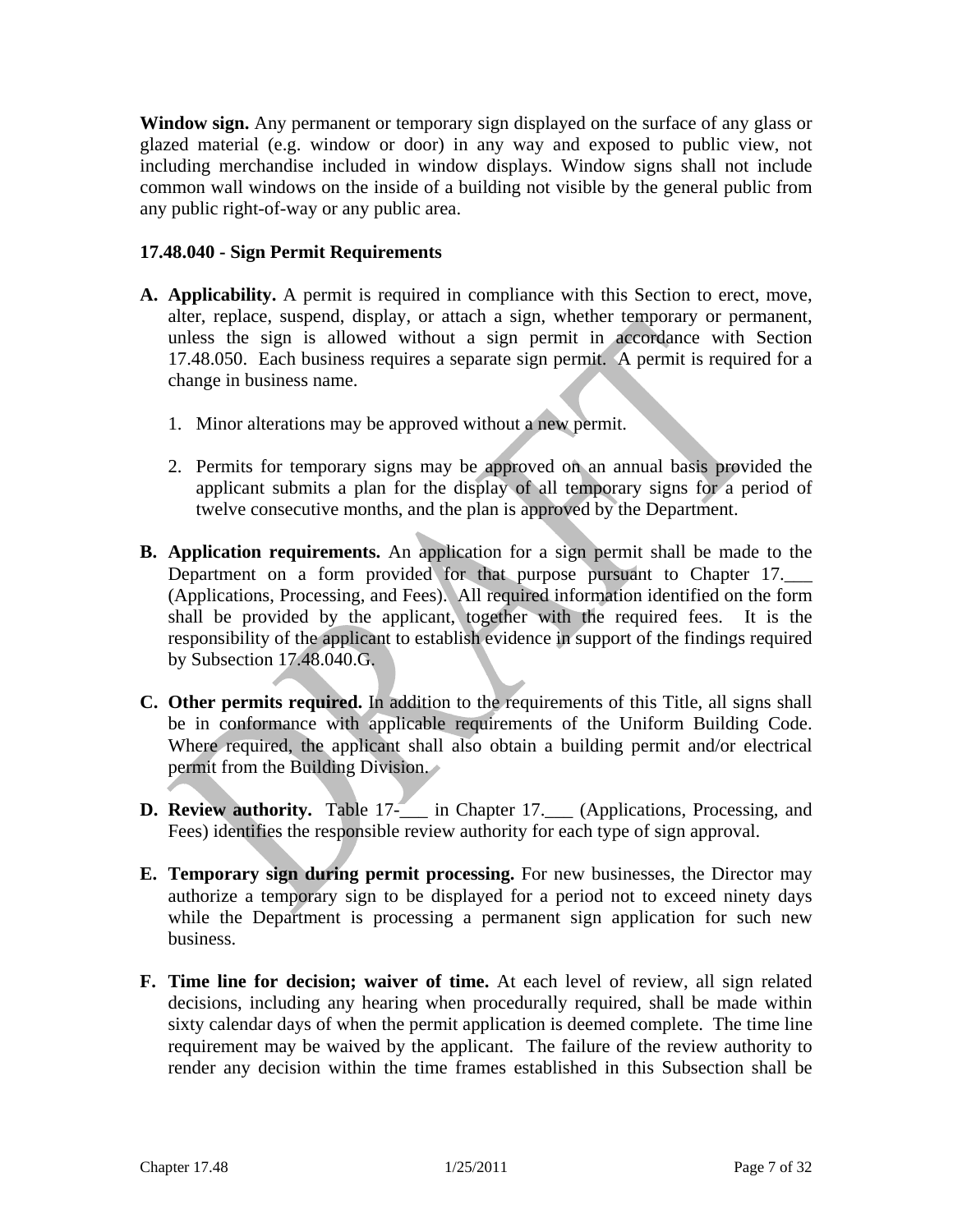deemed to constitute a denial and the applicant shall have the immediate right to appeal. [Legal: Consistent with Govt Code 65950.a.4]

- **G. Findings and decision.** After a sign permit application is deemed complete, the review authority shall approve, conditionally approve, or deny the application. The review authority may approve a sign permit application, with or without conditions, only after the following findings are made:
	- 1. The sign complies with the standards of this Chapter, any applicable specific plan, and any applicable Master Sign Program; and
	- 2. The sign is in substantial compliance with the Town's Design Guidelines.
- **H. Post approval procedures.** The procedures and requirements in Chapter 17.\_\_\_ (Appeals) and Chapter 17.\_\_\_ (Revocation and Modifications) shall apply following a decision on a sign permit.

# **I. Expiration and extension of sign permit approval.**

- 1. A sign permit shall expire twelve months from the date of approval unless the sign has been installed or a different expiration date is stipulated in the approval; temporary signs shall comply with time limits identified for temporary signs in this Chapter.
- 2. A sign permit shall expire when the activity, product, business, service, or other use which is being advertised or identified has ceased for a period of not less than ninety days or has moved from the location where the sign was permitted.
- 3. A sign permit shall expire when a sign is removed from the approved location for more than ninety days or a new permit is approved for a replacement sign.
- 4. Upon written request by the applicant, the original review authority may extend the sign permit up to an additional twelve months from the original date of expiration only after the findings in Subsection 17.64.060.B.4 are made.
- 5. The expiration date of a sign permit shall be automatically extended to concur with the expiration date of the companion building permit or other applicable permits for the project.

### **17.48.050 - Signs Not Requiring a Permit**

The following signs and sign maintenance and modification activities are allowed without sign permit approval subject to the limitations specified herein; however, such signs shall obtain any required building permits. These signs shall not be included in the determination of the total allowable number of signs or total allowable sign area for a property or business. However, any deviation from the limitations specified herein shall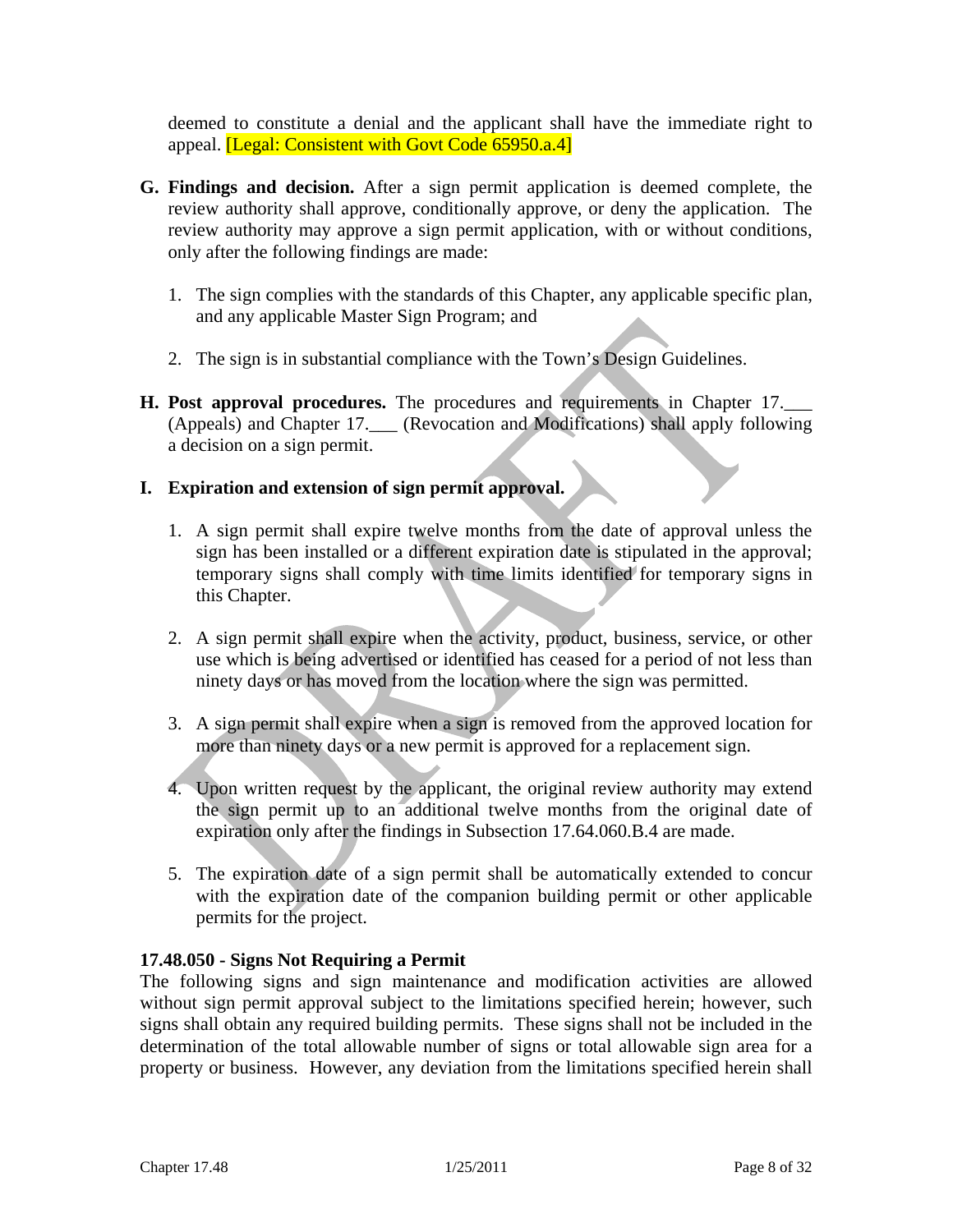require a sign permit and may be counted toward the total allowable number of signs or total allowable sign area at the discretion of the Director.

### **A. Nonstructural modifications and maintenance.**

- 1. **Modifications to changeable copy.** Modification or changes to the face or copy of conforming changeable copy signs. A permit shall be required for a change in business name.
- 2. **Maintenance.** The normal maintenance of conforming signs, including painting, repairing, or cleaning of a sign. A permit shall be required for a change of color, materials, or design of an existing sign.

### **B. Permanent signs.**

- 1. **Addresses.** Addresses consistent with Chapter 16.32 (Street Name and Address Regulations).
- 2. **Informational and directional signs.** Informational and directional signage of no greater than an aggregate of four square feet per business and no more than two signs per business, provided that such signage does not contain any advertising, brand, or product information. Additional sign area or number of signs shall be allowed if required by the Town or other public agency for the purpose of public health, safety, and general welfare.
- 3. **"Open" signs.** One "open" sign of no more than two and one-half square feet is allowed per business. "Open" signs may utilize neon; however, blinking or flashing signs are prohibited.
- 4. **Vacancy/no vacancy signs.** Each transient rental business is allowed one vacancy/no vacancy sign of no more than two and one-half square feet. Vacancy/no vacancy signs may be internally illuminated.

#### **C. Temporary signs.**

- 1. **Community event information.** Posters, flyers, and announcements promoting community events, not containing advertisements for products or services not associated with the community event, and removed within two days of the close of the event.
- 2. **Directional signs (temporary).** Temporary directional signs, in addition to those allowed by Subsection 17.48.050.B.2, not to exceed six square feet in total area.
- 3. **Garage sale signs.** One sign for a garage, yard, rummage, or estate sale of no greater than four square feet and no taller than four feet is allowed on the private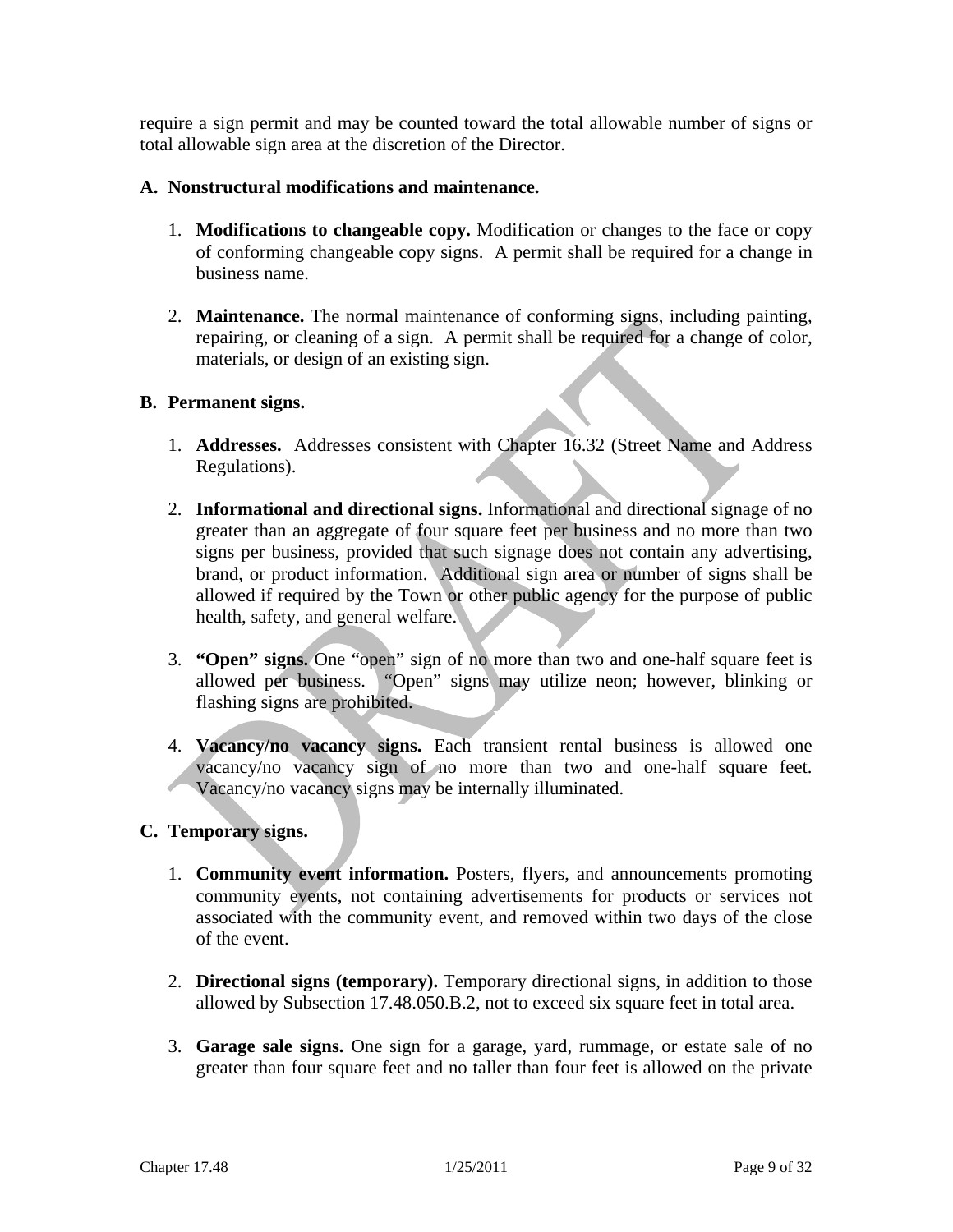property where the sale is located. These types of signs shall only be displayed during the hours of sale.

- 4. **Political signs.** Political signs shall not exceed six square feet and shall not be located within any public right-of-way or on public property. A campaign sign may be displayed on a wooden post no taller than four feet, and shall be removed within fourteen days following the election **[Legal: Consistent with** *Collier v. City of Tacoma*?; time limits for other temporary signs are included].
- 5. **Real estate signs.** Real estate signs in compliance with California Civil Code Section 713 and subject to the following limitations:
	- a. **Residential zones.** Properties within residential zones are allowed one real estate sign of no more than four square feet per property.
	- b. **Non-residential zones.** Properties within non-residential zones are allowed one real estate sign of no more than twelve square feet per property.
	- c. **Multi-tenant properties.** In addition to the real estate signs listed in Subsection 17.48.050.C.5.a. and b., above, multi-tenant properties in all zones are allowed one real estate sign of no more than four square feet, located within each available tenant space. **Note: New standard to allow** adequate real estate signage for multi-tenant properties]
	- d. **Freestanding real estate signs.** Freestanding real estate signs shall not exceed four feet in height and may be of the A-frame board design or displayed on a post.
	- e. **Open house signs.** One on-site open house sign is allowed per property, and up to four off-site open house signs are allowed subject to approval of the property owner. Open house sign copy shall be no more than three square feet each, and shall be displayed only between dawn and dusk. Signs may be of the A-frame board design. Signs shall not be located within any public right-of-way [Legal: Can these sign be allowed in ROW, subject to restrictions (i.e. not impeded car/ped travel - current code 17.48.090.B)?].
- **D. Governmental signs.** Signs installed by the Town, County, or a Federal or State governmental agency, because of their responsibilities for the protection of public health, safety, and general welfare. These signs may be internally illuminated if necessary for the protection of public health, safety, and general welfare.
	- 1. Emergency and warnings signs necessary for public safety or civil defense.
	- 2. Traffic signs and devices erected and maintained by an authorized public agency.
	- 3. Legal notices, licenses, permits, and other signs required to be displayed by law.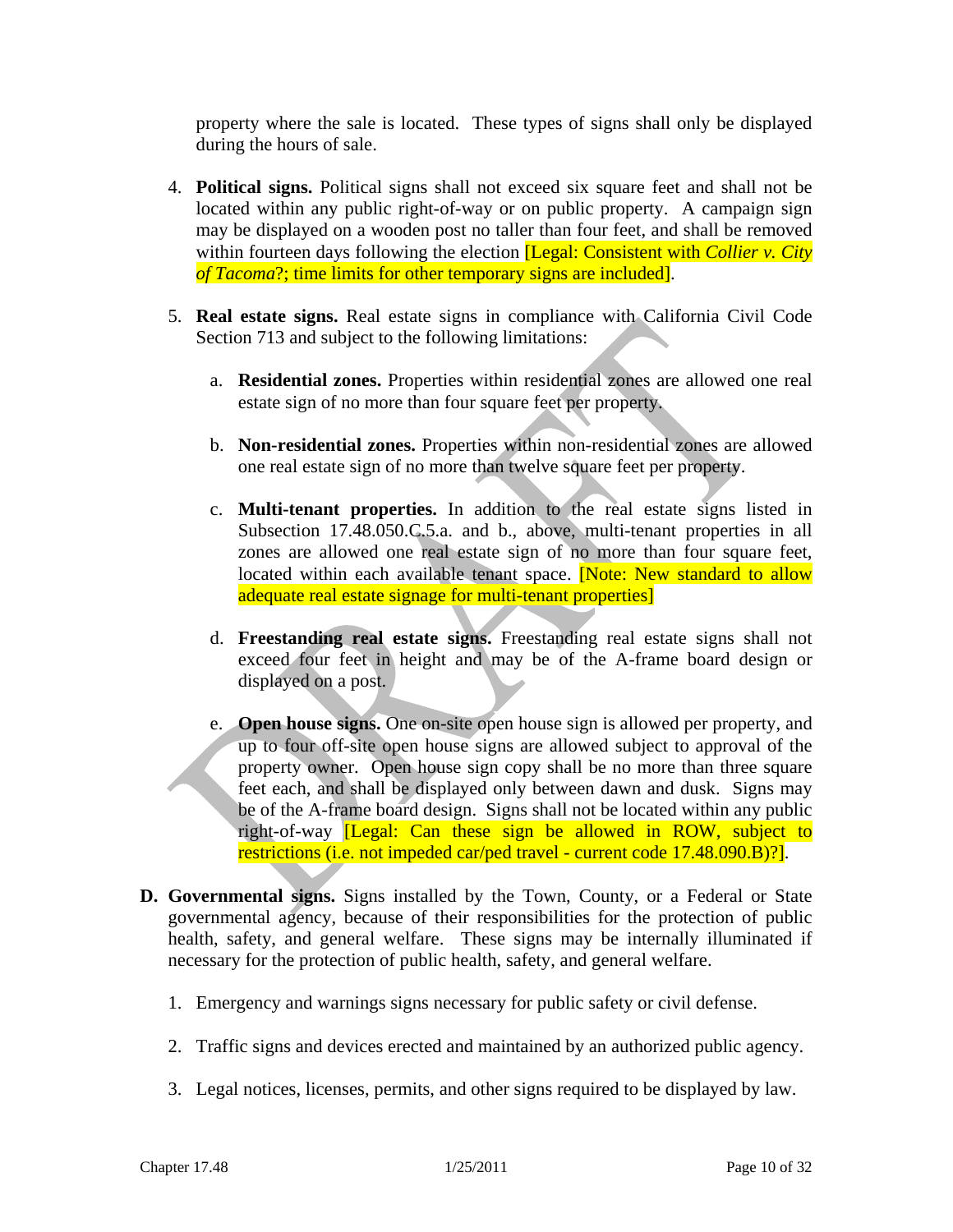- 4. Signs showing the location of public facilities, destinations, or attractions (e.g. directional, information, and wayfinding signs).
- 5. Any sign, posting, notice, or similar sign placed by or required by a governmental agency in carrying out its responsibilities.
- **E. Signs damaged or destroyed by snow.** The replacement of signs substantially damaged or destroyed by snow, snow plows, or other snow management efforts by the Town or public agencies, with the same or substantially similar sign shall be allowed regardless of structural changes required, provided that any required building permit is obtained.

#### **F. Miscellaneous signs.**

- 1. **Flags.** Official flags of national, State, or local governments, or nationally recognized fraternal, public service, or religious organization; provided that the flag is not used for commercial advertising (i.e. contains no commercial copy) and subject to the following limitations:
	- a. There shall be no more than three such flags per property [Legal: Consistent with 1<sup>st</sup> Amendment?].
	- b. Maximum flag size shall be three feet by five feet when hung from a building, and five feet by seven feet when hung from a flag pole over thirty feet in height.
	- c. Flags shall have a minimum clearance of eight feet over pedestrian areas and fifteen feet over vehicular areas.
- 2. **Historical items.** Historical plaques erected and maintained by the Town or historical agencies, memorials, building cornerstones, and date-constructed stones; provided that none of these exceed four square feet in area.
- 3. **Menu display boxes.** Menu display boxes of up to three square feet. Menu display boxes may include an area used to communicate daily, weekly, or other "specials."
- 4. **Merchandise.** Merchandise incorporated as an integral part of an indoor window display, including photographic window display of real estate available for sale, lease, or rent from a licensed real estate broker.
- 5. **Residential nameplates.** Residential nameplates of not more than two square feet, one per property, that have no commercial message or identification.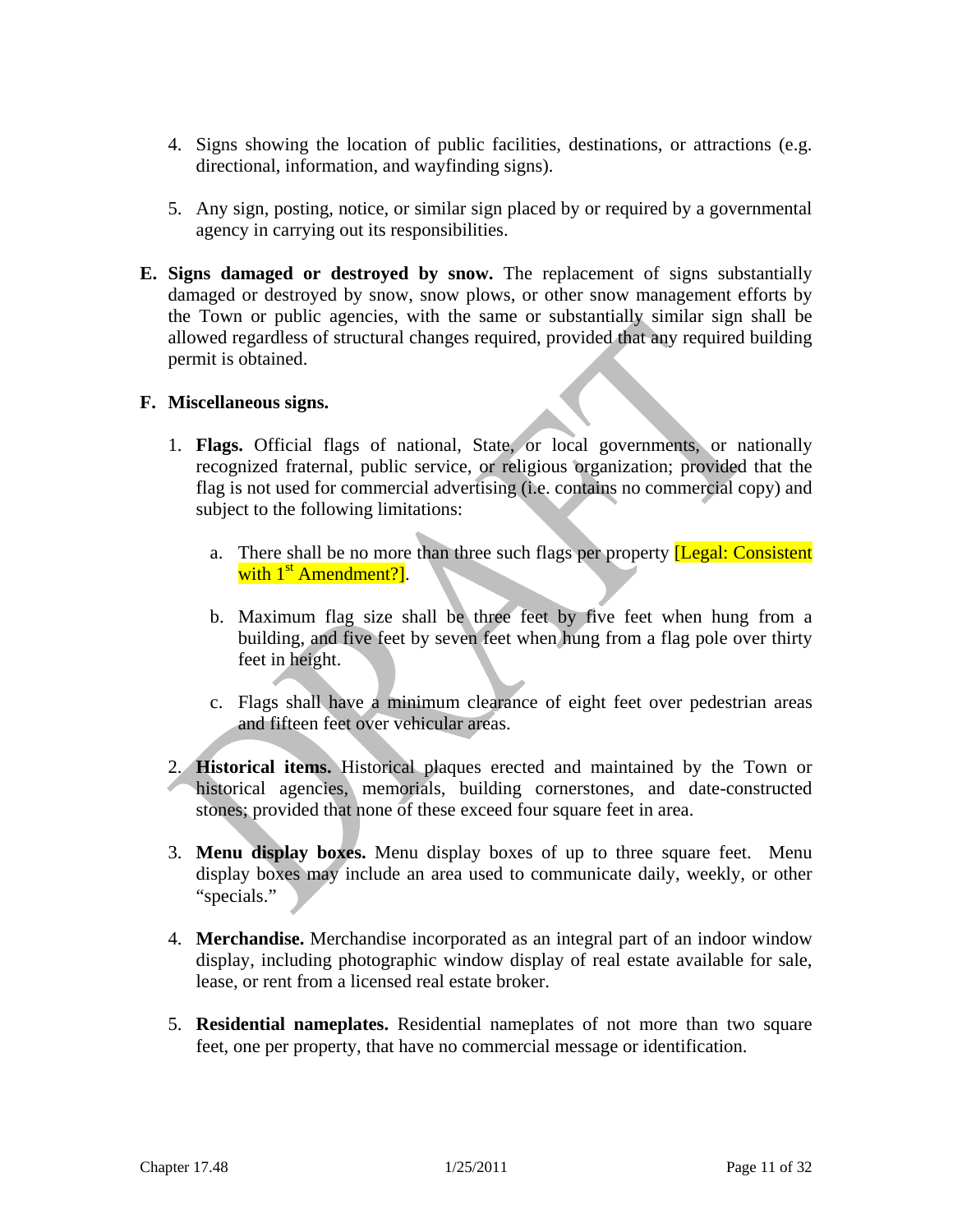- 6. **Seasonal displays.** Temporary, non-commercial decorations or displays associated with any national, local, or religious celebration.
- 7. **Signs on vehicles.** Signs neatly and permanently affixed on a vehicle, one sign per vehicle side, and only identifying the name of a business, generic services, contact information, and location; provided, however, such vehicles shall not be used as parked or stationary outdoor display signs (i.e. Subsection 17.48.070.B.12). Such signage shall not be a banner, board, paper, or any temporary sign and shall not substantially project or deviate from the vehicle profile.
- 8. **Theater poster cases.** Theaters may use glass-enclosed cases to display posters that advertise current or forthcoming programs. One poster case, not exceeding sixteen square feet, is allowed for each movie screen or stage.
- 9. **Vehicle station fuel price signs.** Vehicle station fuel price signs required by State law, one sign per station not to exceed twelve square feet or other size as required by State law. No information other than as required or allowed by local, State, or Federal law shall be displayed. These signs may utilize changeable copy. Vehicle station fuel price signs shall not be internally illuminated.

### **17.48.060 - Master Sign Program**

- **A. Applicability.** A Master Sign Program approved by the Commission shall be required for any site with four or more businesses or tenants. A Master Sign Program may be requested by an applicant for a site with less than four businesses or tenants, but is not required. No sign permit shall be approved for a site with four or more businesses or tenants unless and until the Commission has approved a Master Sign Program for the subject site. **[Note: MSP currently required for 3 or more businesses/tenants]**
- **B. Application requirements.** An application for a Master Sign Program shall be made to the Department on a form provided for that purpose pursuant to Chapter 17. (Applications, Processing, and Fees). All required information identified on the form shall be provided by the applicant, together with the required fees. If the application includes a request for an exception to this Chapter, consistent with Subsection 17.48.060.D, information shall be provided explaining why the exception is warranted and how the exception is consistent with the purpose and intent of this Chapter. It is the responsibility of the applicant to establish evidence in support of the findings required by Subsection 17.48.060.E.
- **C. Time line for decision; waiver of time.** See Subsection 17.48.040.F.
- **D. Exceptions to this Chapter.** As part of a Master Sign Program approval, the Commission may grant exceptions to the standards of this Chapter for the maximum number and size of signs, based on site-specific conditions and design features including architectural style, building mass, and site visibility to ensure that signs for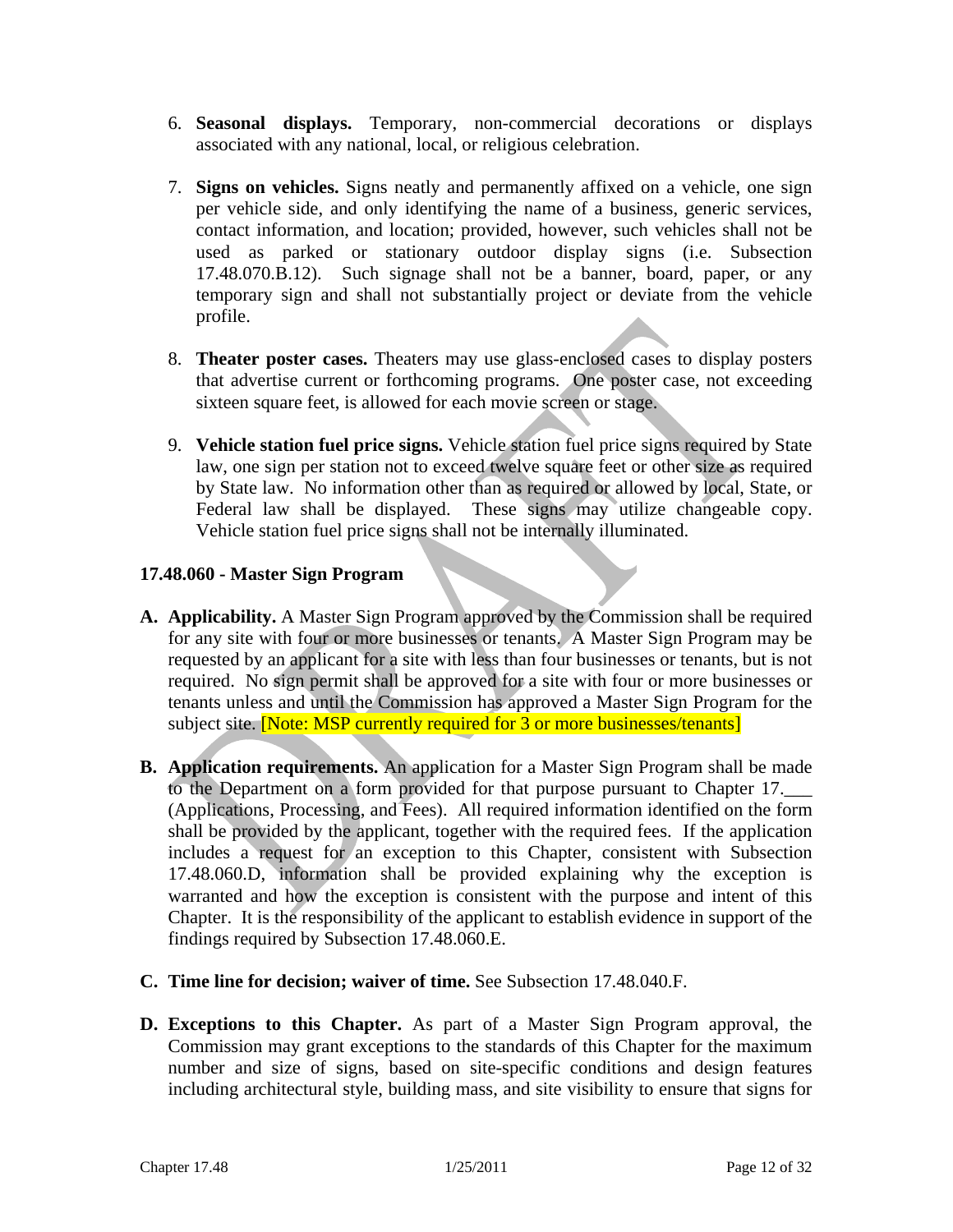a uniquely planned or designed development area are most appropriate for that particular development or area. A Master Sign Program may also be more restrictive than this Chapter.

- **E. Findings and decision.** After a Master Sign Program application is deemed complete, the Commission shall approve, conditionally approve, or deny a Master Sign Program application. The Commission may approve a Master Sign Program application, with or without conditions, only after the following findings are made:
	- 1. The Master Sign Program complies with the standards of this Chapter and any applicable specific plan; or
	- 2. If the Master Sign Program does not comply with the standards of this Chapter, the Master Sign Program complies with the purpose and intent of this Chapter;
	- 3. The Master Sign Program is in substantial compliance with the Town's Design Guidelines; and
	- 4. The signs within the Master Sign Program are visually related to each other and to the structure and/or developments they identify.
- **F. Post approval procedures.** See Subsection 17.48.040.H.
- **G. No expiration for Master Sign Programs.** A Master Sign Program shall have no expiration date, but may be revised consistent with Subsection 17.48.060.I.
- **H. Individual sign permits required.** Individual sign permits are required for signs located within a site subject to an approved Master Sign Program. All signs erected or maintained within a site subject to a Master Sign Program shall conform at all times to the approved Master Sign Program.
- **I. Revisions to Master Sign Programs.** Minor revisions to a Master Sign Program may be approved by the Director if it is determined that the intent of the original approval, and any conditions attached thereto, are not affected. Major revisions to a Master Sign Program shall be approved by the Commission.

### **17.48.070 - Prohibited Signs**

- **A. Types of prohibited signs.** All signs not expressly allowed by this Chapter shall be prohibited.
- **B. Examples of prohibited signs.** Examples of prohibited signs include the following:
	- 1. Abandoned signs;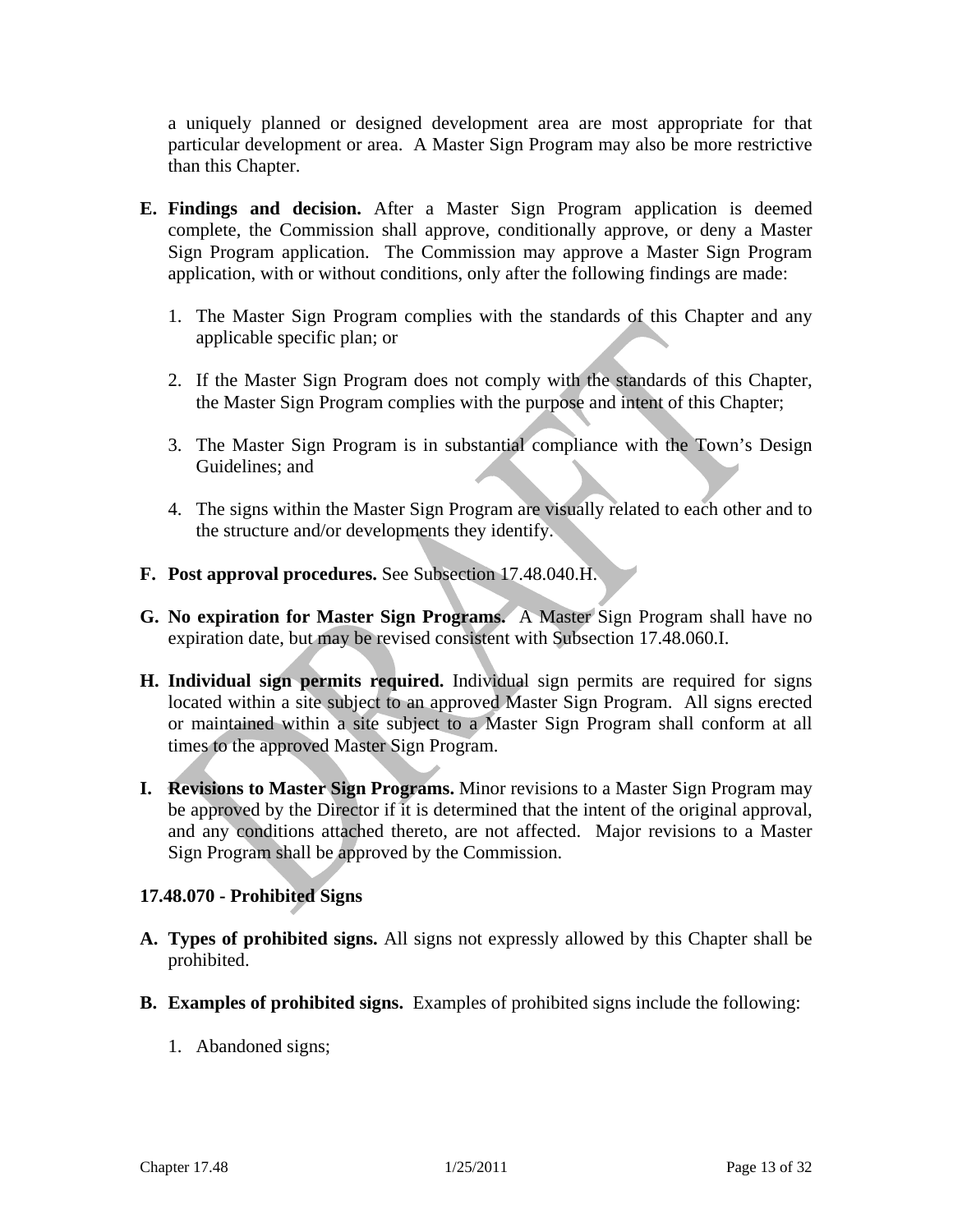- 2. A-frame board and other portable sidewalk signs, except for real estate signs, temporary directional signs, and community event signs as allowed by this Chapter *[Legal: Consistent with* 1<sup>st</sup> Amendment or content-based?];
- 3. Illegal signs;
- 4. Inflatable or tethered signs or devices;
- 5. Internally illuminated signs, except as allowed by this Chapter;
- 6. Moving signs, including blinking or flashing signs, signs that emit a varying intensity of light or color, or signs that contain moving parts;
- 7. Home occupation signs;
- 8. Off-premise signs, except as allowed by this Chapter;
- 9. Pole signs, including signs attached to utility poles or snow stakes;
- 10. Pricing signs, except vehicle station fuel price signs, menu display boxes, and drive-up menu boards as allowed by this Chapter;
- 11. Roof signs;
- 12. Signs attached to or suspended from any vehicle, boat, mobile home, snowmobile, or other movable object parked within or next to a public right-of-way or in a location on private property that is visible from a public right-of-way, except a sign painted directly upon, magnetically affixed to, or permanently affixed to the body or other integral part of the vehicle (i.e. Subsection 17.48.050.F.7, Signs on vehicles);
- 13. Signs burned, cut, or otherwise marked on or otherwise affixed to a tree;
- 14. Signs including obscene content *[Legal: Definition for obscene]*;
- 15. Signs that simulate in color, size, or design any traffic control sign or signal, or signs that make use of characters, symbols, or words in a manner that interferes with, misleads, or confuses pedestrian or vehicular traffic;
- 16. Signs with reflective surfaces, except for street and traffic signs or other signs for public safety;
- 17. Signs within the public right-of-way, except as allowed by Subsection 17.48.090.B.3;
- 18. Statuary signs;
- 19. Temporary signs, except as allowed by this Chapter; and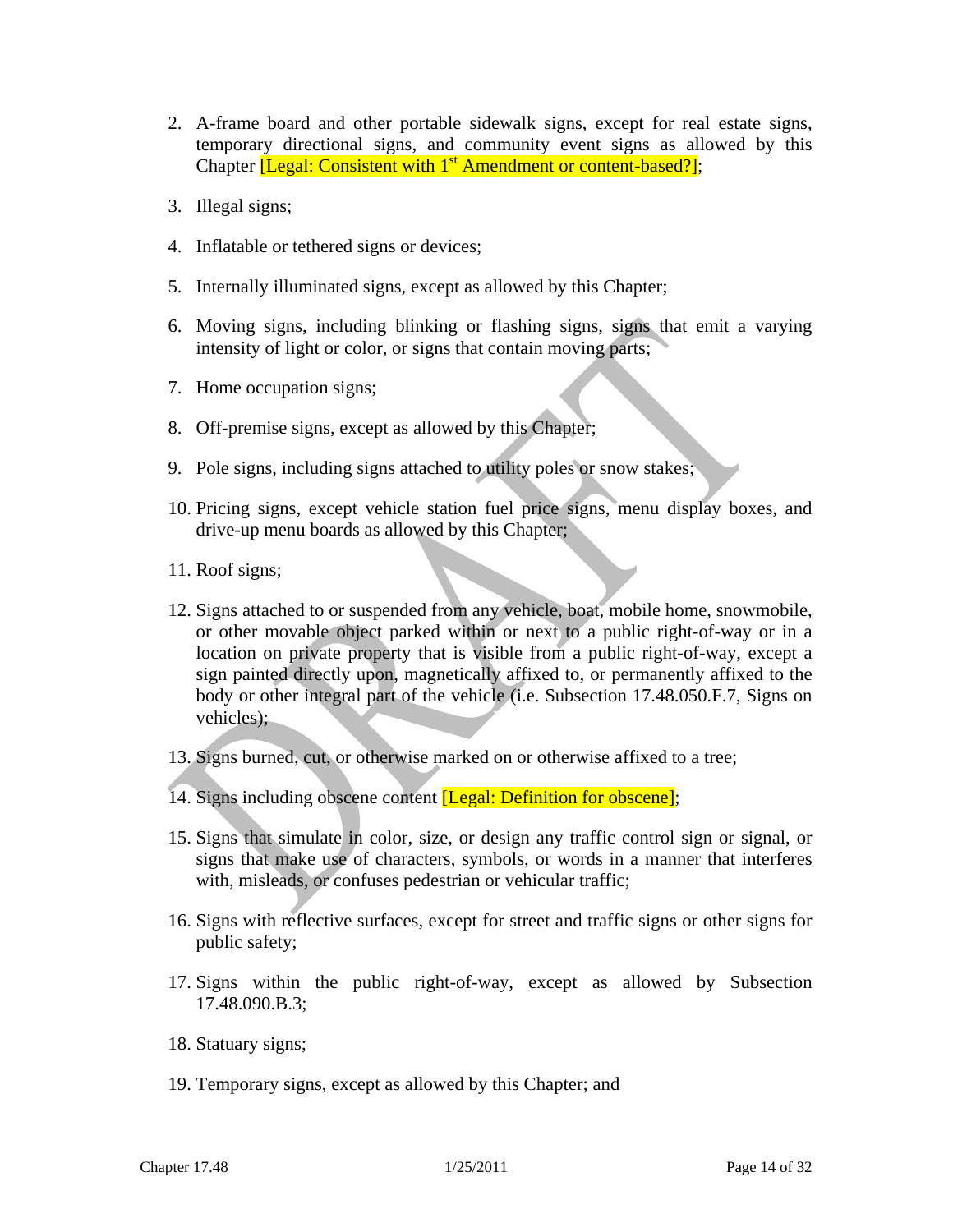20. Walking signs, including costumed characters or signs held or supported by human beings, except for non-commercial signs.

### **17.48.080 - Measurement of Sign Area and Height**

- **A. Measurement of sign area.** The measurement of sign area for the purpose of determining compliance with this Chapter is as follows:
	- 1. **Surface area.** The surface area of a sign shall be calculated by enclosing the extreme limits of all writing, logo, representation, emblem, or other display within a single continuous perimeter composed of squares or rectangles with no more than eight perimeter lines, or within a single circle. See Figure  $17$ - (insert GV-type figure 3-13)
	- 2. **Sign structure.** Supporting structure, bracing, and/or framework that are determined by the Director to be clearly incidental to the sign display itself shall not be included in the calculation of total sign area.
	- 3. **Double-faced signs.** The area of a double-faced sign shall be calculated for one face only if the two faces are back-to-back, parallel, and separated by no more than twenty-four inches, and the copy is identical on both faces.
	- 4. **Three-dimensional signs.** The area of a sign consisting of one or more threedimensional objects (e.g. balls, cubes, clusters of objects, or sculpture), shall be measured as their maximum projection upon a vertical plane. See Figure 17-(insert GV-type figure 3-14)

#### **B. Measurement of sign height.**

- 1. **Sign height.** Sign height shall be measured as the vertical distance from the lowest point of existing grade adjacent to the sign to the top of the highest attached component of the sign. Existing grade means the grade prior to ground disturbance for installation of the sign. See Figure 17- (insert GV-type figure  $3-15$ )
- 2. **Signs in planters.** The height of a sign located in a planter may be measured from the top of the planter, provided that the planter is no greater than twelve inches above existing grade as defined in 17.48.080.B.1, above.
- 3. **Sign frame and lighting.** Subject to the Director's approval, sign frame and lighting may exceed the height limit, provided such is a necessary structural design feature.

#### **17.48.090 - General Requirements for All Signs**

All signs shall be subject to the following requirements, whether or not the sign requires a permit.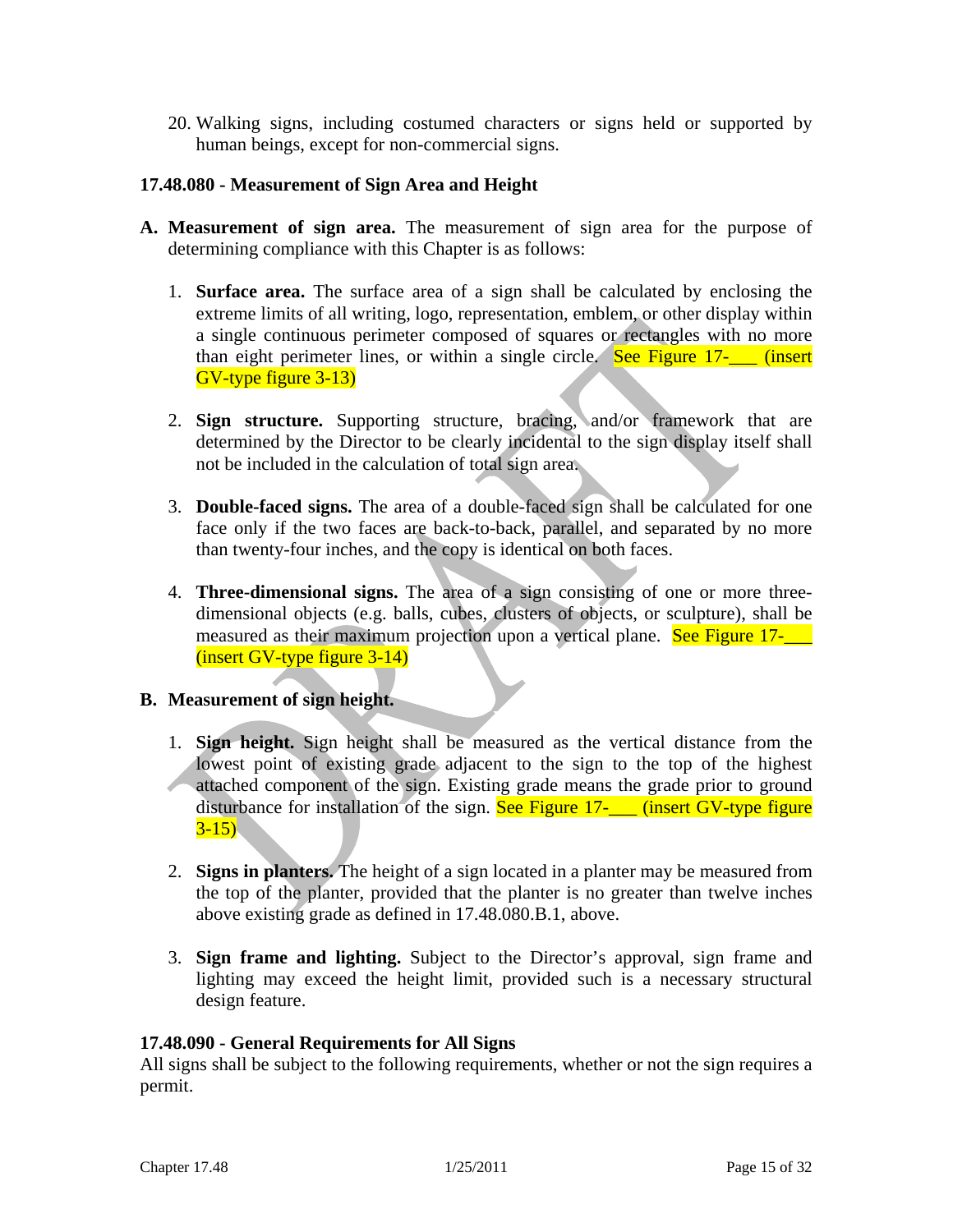- **A. Sign maintenance.** The following maintenance standards shall be continually met for all signs:
	- 1. Each sign, including the supporting structure and hardware, shall be structurally sound, maintained in good repair, and functioning properly at all times. No sign shall constitute a hazard to safety, health, or public welfare.
	- 2. All signs shall be maintained as originally approved in a clean, neat, and undamaged condition.
	- 3. Maintenance of a sign shall include periodic cleaning, mending or replacement of any faded, peeled, cracked, rusted, or otherwise damaged or broken parts thereof, replacement of flickering, burned out, or broken light bulbs, and other actions as necessary to comply with the purpose of this Chapter.
	- 4. When an existing sign is removed or replaced, all brackets, poles, and other supports that are no longer required shall be removed, and any newly exposed portions of a building or structure on which the sign is displayed shall be repaired and repainted as necessary to restore a uniform appearance to the building surface or structure.
	- 5. Signs which are not properly maintained and are dilapidated shall be deemed to be a public nuisance and may be abated in compliance with the Municipal Code.

### **B. Sign location.**

- 1. Each sign shall be located on the same site as the subject of the sign, except as otherwise allowed by this Chapter.
- 2. Signs shall be located on the business frontage, except as otherwise allowed by this Chapter.
- 3. No sign shall placed on or project over public property or into the public right-ofway, except for the following:
	- a. Governmental signs including bus stop signs, emergency warning signs, signs to direct or regulate pedestrian, bicycle or vehicular traffic, public notices, information signs, and wayfinding signs;
	- b. Community event signs and community information signs, including across the street banners as approved by the Town and allowed by this Chapter;
	- c. A sign constructed by a public agency on its property, which is allowed by this Chapter; and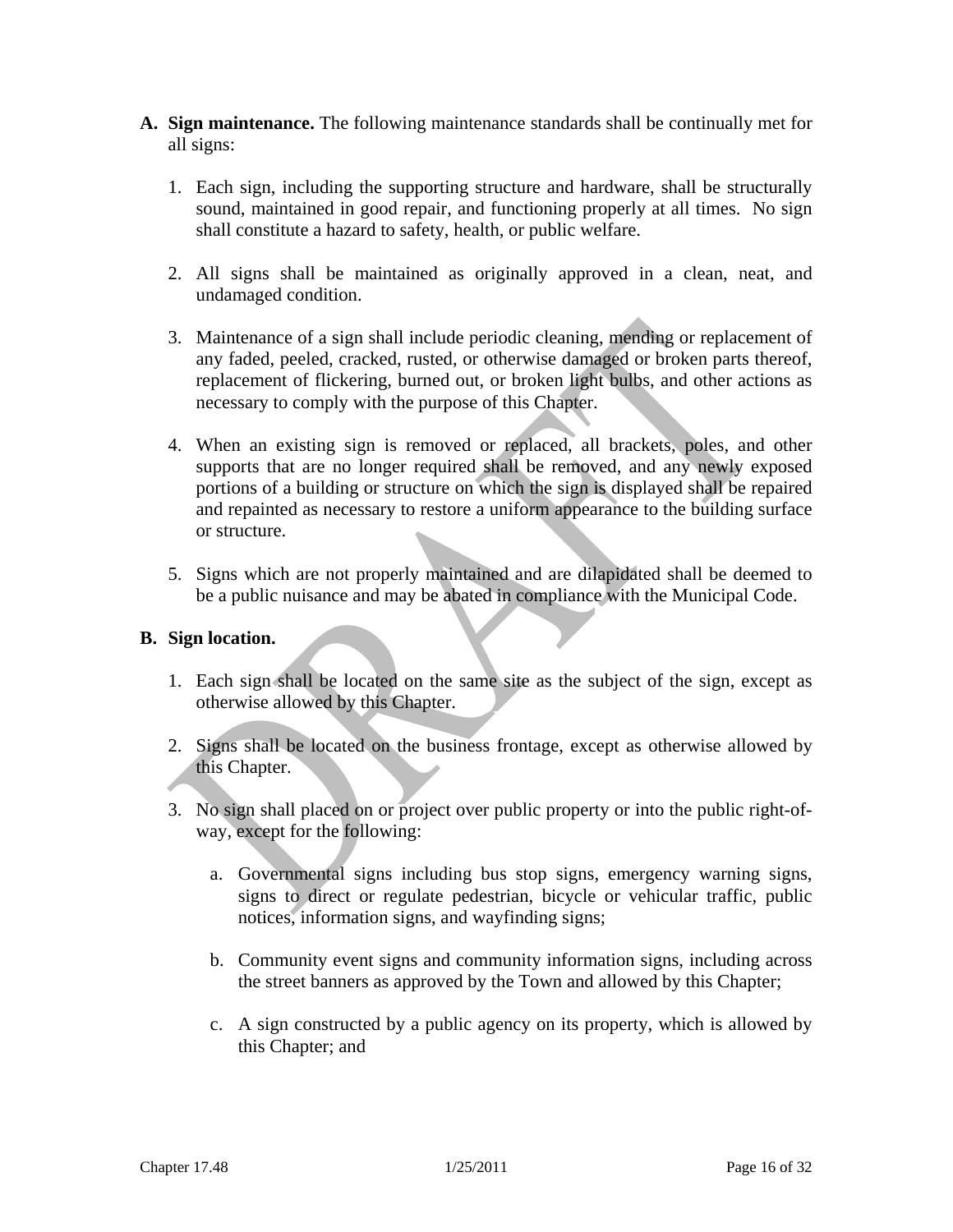- d. A monument sign allowed through an encroachment permit approved by the Public Works Director consistent with Subsection 17.48.100.H.4.
- 4. No sign shall be placed so as to interfere with the operation of a door, fire escape, window, or other required exit.
- 5. No sign shall be located in a manner that will impair pedestrian, bicycle, or vehicular safety.

### **C. Sign area.**

- 1. The aggregate area of all signs displayed on a site shall not exceed total allowable sign area established by this Subsection, unless such sign is specifically exempt from being counted towards total allowable sign area.
- 2. The total square footage of allowable sign area for any business shall not exceed two square feet for each three lineal feet of business frontage (i.e. linear feet of business frontage x  $2/3$  = maximum allowable sign area in square feet). **[Note:** Changed from "building" to "business" frontage for ease of use]
- 3. Where a business has two separate frontages, additional signage for the second frontage shall be allowed up to the amount otherwise allowed for the primary frontage alone. The second frontage may or may not include a customer access point to the building. Such additional signage may be allowed for corner units and businesses in a single building.
- 4. Signs are subject to the size restrictions identified in Section 17.48.100. No sign shall exceed thirty square feet, except as specifically provided in this Chapter.
- 5. Any business not having the necessary frontage to permit at least twelve square feet of aggregate sign area shall, in any event, be permitted twelve square feet of aggregate sign area. **[Note: 18 ft frontage = 12 s.f. signage allowed]**
- 6. The total allowable aggregate sign area may be increased by twenty percent if a sign and business frontage identified by the sign are located one hundred and forty feet or more from the centerline of the street on which they face; provided however, that the increase shall only be applied to the sign located one hundred and forty feet or more from the centerline of the street on which they face. The increased aggregate sign area shall not increase the maximum sign sizes as allowed by this Chapter or by a Master Sign Program. Note: Would typically apply to Main Street (e.g. Steller Brew, Napa, Schats, Motel 6, John's); current required building setback is 120 feet and sign setback is 105 feet]
- 7. The following signs shall not be counted towards the total allowable aggregate sign area or the total allowable number of signs; however, any sign that deviates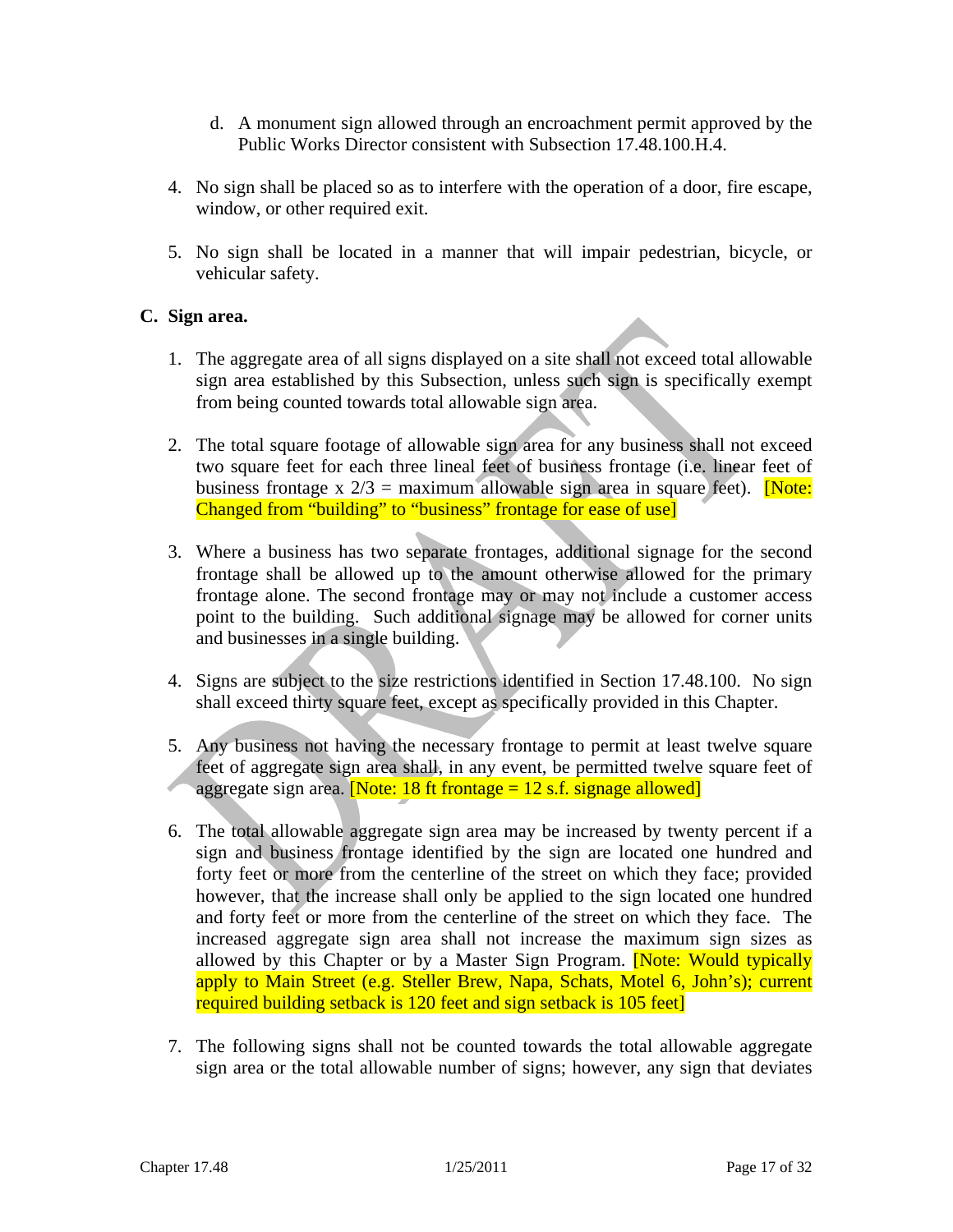from the limitations specified herein shall be counted toward the total allowable aggregate sign area:

- a. Signs Not Requiring a Permit (Section 17.48.050);
- b. Across the street banners;
- c. Community event signs including banners, directional, and informational signs for the event;
- d. Community information signs;
- e. Copy on an awning that does not exceed six inches in height and consistent with Subsection 17.48.100.A;
- f. Drive-up menu boards;
- g. Identification signs for multi-tenant centers that do not advertise any particular business or product; **Note: New standard so identification signs** don't reduce sign area for businesses]
- h. One pedestrian-oriented business identification sign per business (i.e. a hanging or projecting sign) of no greater than six square feet; **Note: New** standard proposed to encourage pedestrian-oriented signs]
- i. Temporary banners as approved by the Town in compliance with this Chapter; and
- j. Tenant directory signs of no more than twelve square feet with up to two inch high lettering displayed on the first floor.

#### **D. Sign height.**

- 1. **Monument signs.** A monument sign shall not exceed eight feet in height except as follows:
	- a. Signs along Main Street and Lake Mary Road shall not exceed twelve feet in height.
	- b. Sign structures may extend twelve inches above the allowable height for the purposes of sign structure enhancement or embellishment. (Insert Flagstaff/Context-Sensitive type graphic)
	- c. In locations where snow removal equipment cannot access the sign area, sign height may be increased subject to the Director's approval; however, no sign shall exceed sixteen feet in height.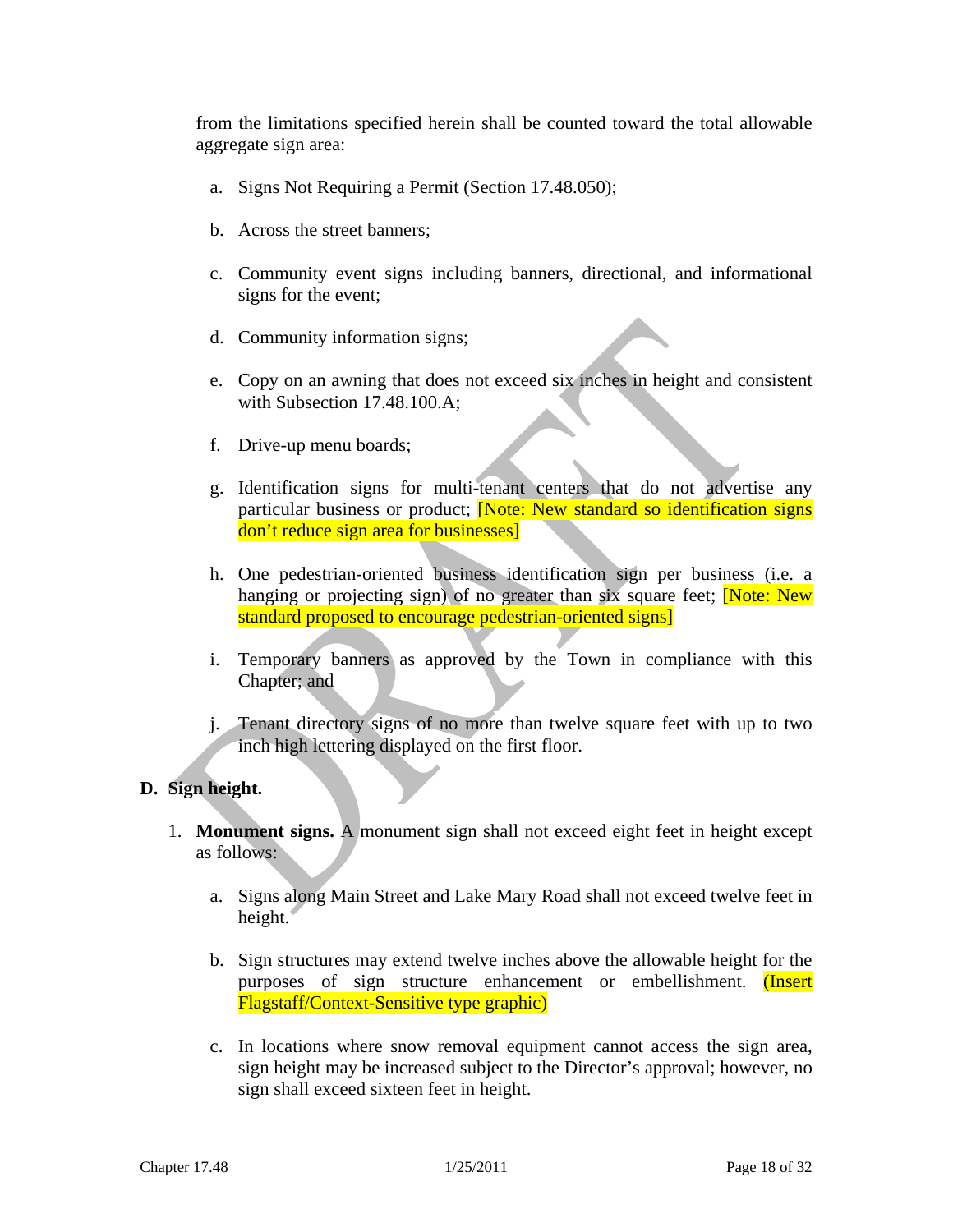### 2. **Signs on structures.**

- a. No sign shall be displayed above the second story of any building.
- b. No sign shall extend above the top of the wall to which the sign is attached.
- **E. Sign lighting.** Sign lighting shall be designed to minimize light and glare on surrounding rights-of-way and properties in compliance with Chapter 17. (Outdoor Lighting) and the following:
	- 1. External light sources shall be directed and shielded to prevent glare and light trespass onto adjacent properties and public rights-of-way.
	- 2. Signs with internal light sources (i.e. halo lit, neon, and other signs as allowed by this Chapter) shall be designed to prevent glare and light trespass onto adjacent properties and public rights-of-way.
	- 3. The light source (e.g. bulb) shall not be visible off-site, including public rights-ofway, except for sign with neon tubing as allowed by this Chapter.
	- 4. Sign lighting shall not exceed that necessary for sign legibility and shall not be of an intensity or brightness that will create a nuisance for residential properties.
	- 5. Sign illumination shall not blink, flash, flutter, or change light brightness, color, or intensity.
	- 6. Signs shall not use colored lights or other design elements that may be confused with or mistaken for traffic control devices.
	- 7. Neither the direct nor reflected light from primary light sources shall create hazards for pedestrians, bicyclists, or operators of motor vehicles.
	- 8. Light sources shall utilize energy-efficient fixtures to the greatest extent feasible.
	- 9. All light fixtures, conduit, and shielding shall be painted in flat dark colors, or painted to match either the building or supporting structure that serves as the background of the sign.

### **F. Sign materials and design.**

1. **Materials.** Sign materials shall be durable and capable of withstanding snow, wind, and weathering over the life of the sign with reasonable maintenance. The use of natural materials and materials made to resemble natural materials are encouraged.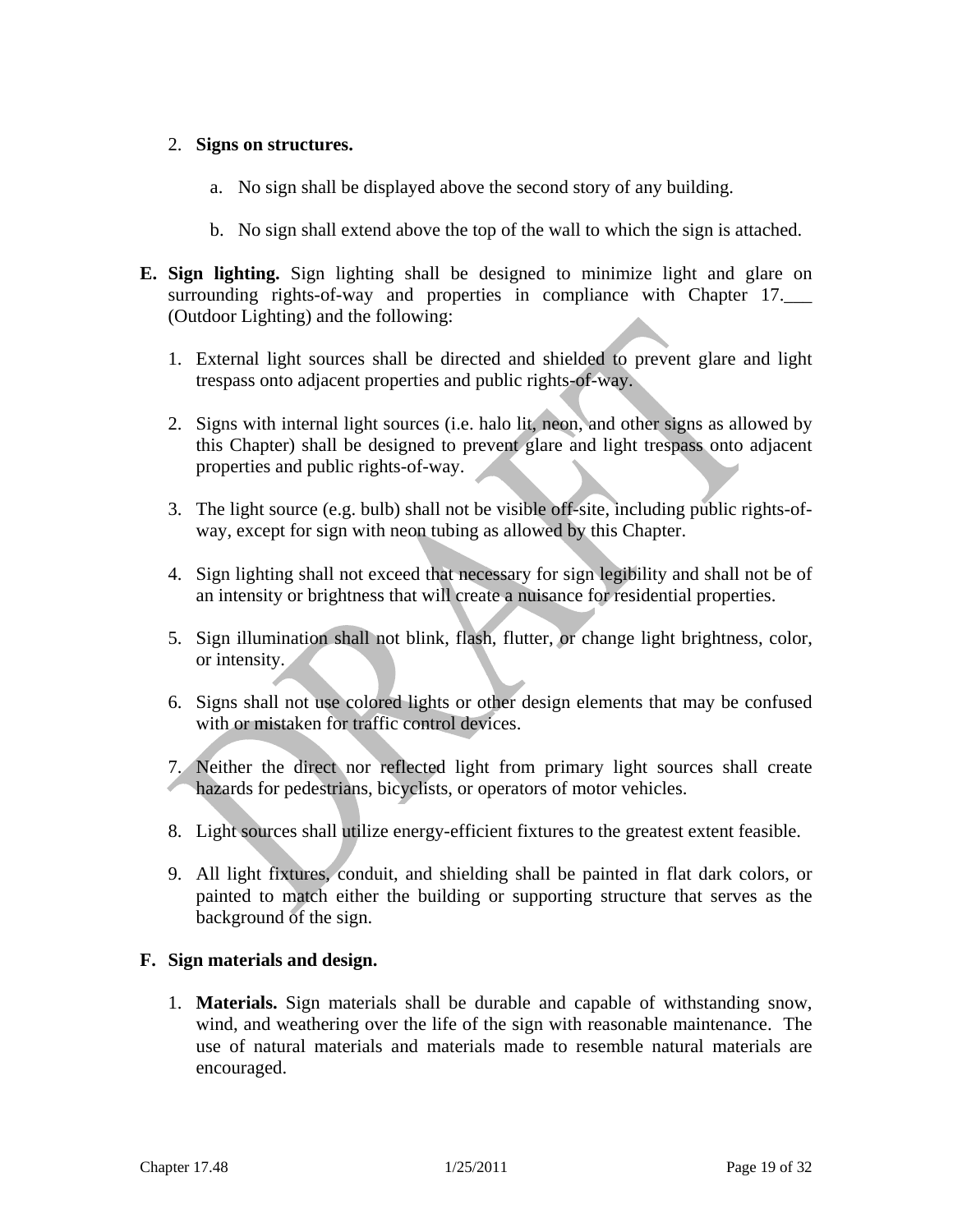- 2. **Compatibility.** All signs shall be compatible with the theme, visual quality, and overall character of the surrounding area, and appropriately related in size, shape, materials, and character to the function and architectural character of the building or premise on which they will be displayed. In assessing compatibility, sign style, color, material, lighting, support elements, and the buildings, structures, and premises on which they are displayed, shall be considered.
- 3. **Design.** [Note: Consider preparing new sign design guidelines separately]
	- a. Signs should be thoughtfully designed, unique, and creative, especially in non-residential and non-industrial zones.
	- b. Permanent signs should include three-dimensional elements or some sort of relief. "Flat" signs without any relief should not be allowed for permanent signs in non-residential and non-industrial zones. This requirement shall not apply to temporary signs.

# [Legal: Consistent with 1<sup>st</sup> Amendment or move to design guidelines?]

4. **Sites with less than four businesses or tenants.** Master Sign Programs are not required for sites with less than four businesses or tenants; however, signs on these sites shall not compete against each other for attention in a manner taking advantage of extreme, disharmonious, or clashing colors, shapes, locations, or materials. *[Legal: Consistent with 1<sup>st</sup>* Amendment or move to design guidelines?]

#### **17.48.100 - Standards for Specific Types of Signs**

Proposed signs shall comply with the following standards applicable to the specific sign type. Each sign shall also comply with Section 17.48.090 (General Requirements for All Signs), Section 17.48.110 (Sign Standards by Zoning District), and all other applicable provisions of this Chapter. Each sign shall be included in the calculation of the total allowable aggregate sign area and the total allowable number of signs except for those signs identified in Subsection 17.48.090.C.7. Sign permits are required for all signs except for those identified in Section 17.48.050. Any non-commercial message may be substituted for the copy on any commercial sign allowed by this Chapter.

Insert graphic – CC/GV type showing all different types of signs

#### **A. Awnings.**

- 1. Signs on awnings are limited to ground level businesses only. The minimum clearance between the lowest point of an awning and the grade immediately below shall be eight feet.
- 2. Copy on an awning shall not exceed fifty percent of lineal awning frontage or thirty square feet, whichever is less.
- 3. Translucent awning materials are prohibited.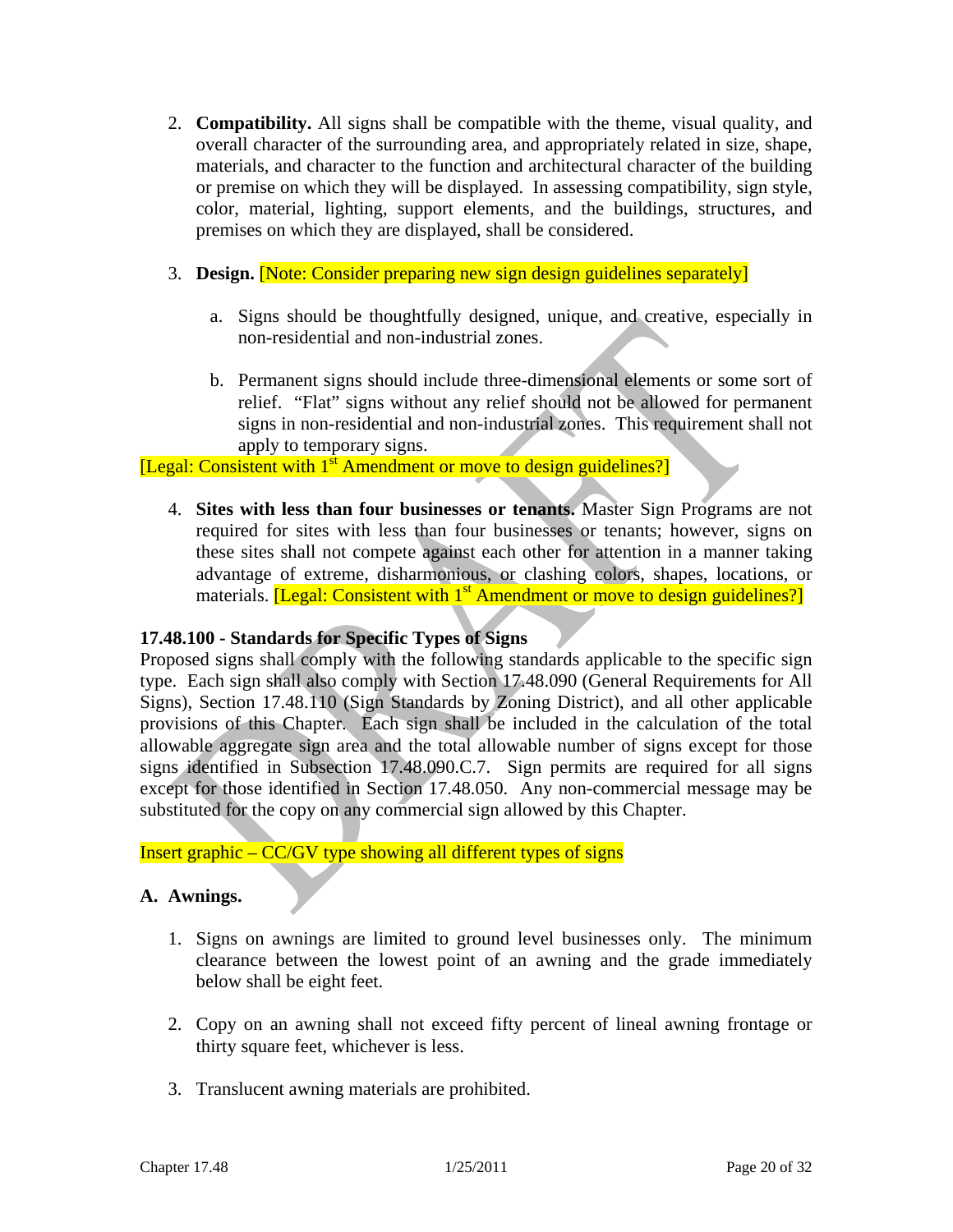- 4. No duplication of wording shall be permitted.
- **B. Changeable copy signs.** A changeable copy sign shall be allowed for businesses and uses that communicate changing messages such as theaters and vehicle station fuel price signs. Such a sign shall be subject to the limits for the physical type of sign it is (e.g. wall sign); however, it shall not be internally illuminated.
- **C. Decorative banners and flags.** Decorative banners and flags shall only be allowed if approved by a Master Sign Program under Subsection 17.48.060. Decorative banners and flags shall not contain or display any commercial or advertising copy.
- **D. Drive-up menu boards.** Menu boards of drive-through businesses may either be internally or externally illuminated. Lighting and electrical components shall be such that menu boards are not readily readable or audible from adjacent properties or from public rights-of-way.
- **E. Electronic message signs.** An electronic message sign shall only display public information (e.g. community information or institutional sign); no commercial or advertising copy shall be allowed. Electronic message signs shall not flash or blink. One electronic message sign may be allowed per property, and shall not be allowed in any residential zone. A use permit shall be required for approval of an electronic message sign. [Legal: Consistent with 1<sup>st</sup> Amendment or content-based?; new standard]
- **F. Halo lit signs.** Only one halo lit sign shall be allowed per business or property, not in any residential zone.Halo lit signs shall not be larger than twenty square feet. [Note: New standard to allow more creatively designed and attractive signs]
- **G. Hanging signs.**
	- 1. Hanging signs are limited to ground level businesses only, located on business frontages with customer access. The minimum clearance between the lowest point of a sign and the grade immediately below shall be eight feet.
	- 2. No hanging sign shall extend more than six feet from a building wall.
	- 3. Hanging signs shall not be larger than eight square feet.
	- 4. Sign supports shall be well-designed and compatible with the design of the sign.

### **H. Monument signs.**

1. **Number.** Generally, one monument sign is allowed per business, property, or multi-tenant center. However, more than one monument sign may be permitted if reasonable identification cannot otherwise be achieved, such as properties where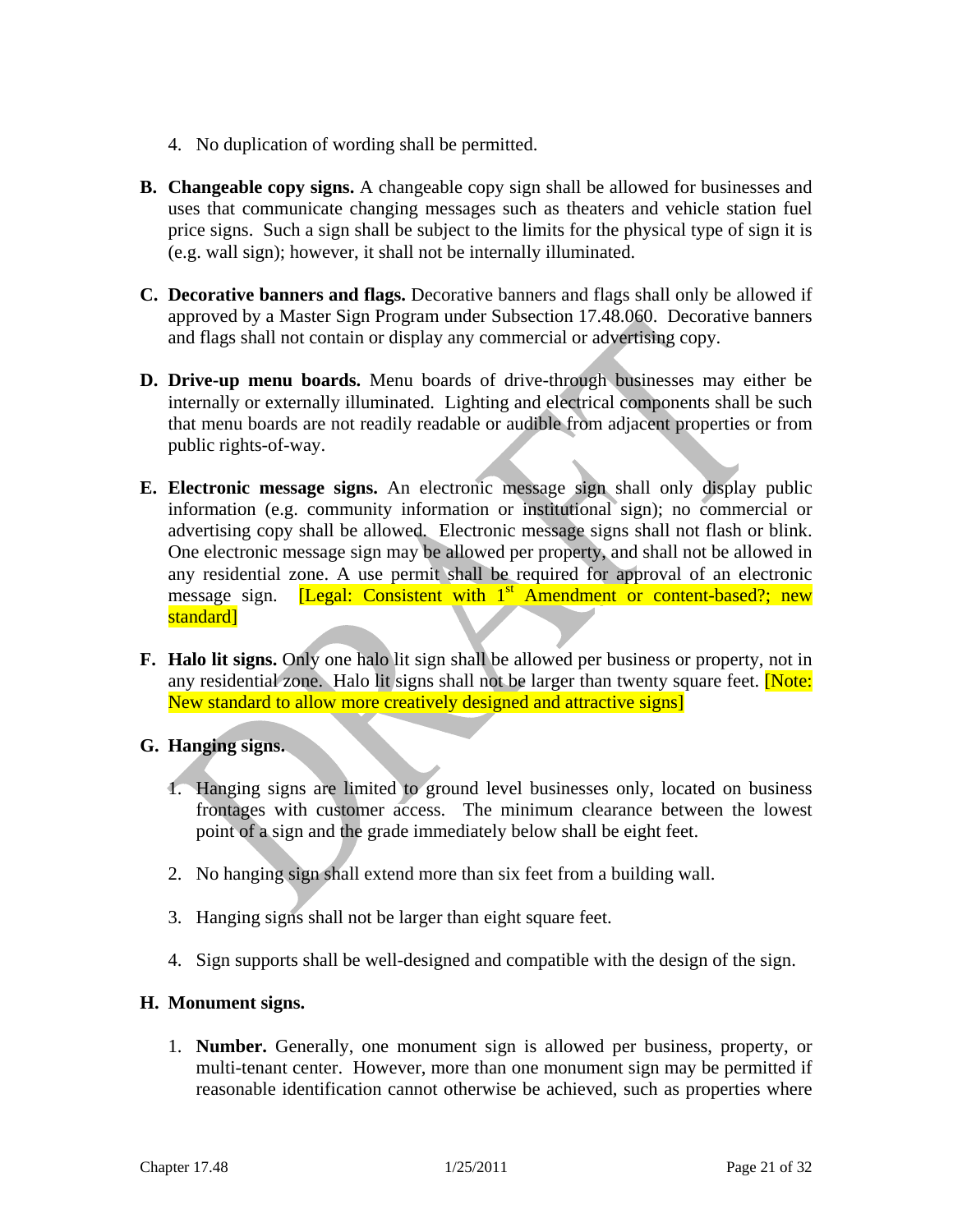access points are separated by long distances or corner properties with access points on two separate streets.

- 2. **Separation.** Multiple monument signs shall be separated by a minimum of seventy-five feet to ensure adequate visibility for all signs. The Director may modify this requirement where the locations of existing signs on adjacent properties would make the seventy-five foot separation impractical. [Note: Required lot width in CG/CL is 75 feet]
- 3. **Setback.** Generally, there shall be a minimum five foot setback from the public right-of-way to any monument sign. A smaller setback may be approved by the Town to meet the intent of this Chapter (Section 17.48.010).
- 4. **Encroachment.** Monument signs may encroach into a two hundred foot or greater two lane right-of-way when the sign will not be closer than twenty feet from the pavement in such right-of-way, the primary access for the subject use is off such right-of-way, and an encroachment permit is obtained from the Public Works Director and/or the State, as required for the sign.
- 5. **Durable materials.** Monument signs adjacent to public rights-of-way shall be constructed of highly durable materials and designed to withstand the impacts of snow removal operations; materials such as high density polyurethane shall not be allowed unless the sign design is approved by the Public Works Director. **[Note:** New requirement due to signs damaged by snow blowers]
- 6. **Sign base.** A rock base or similar architectural design is required for the frame and base of all monument signs. The base shall have an aggregate width of at least forty percent of the width of the sign face. (Insert Flagstaff/Content-Sensitive type figure)
- 7. **Landscaped area.** Landscaping shall be provided at the base of the supporting structure equal to the area of one face of the sign; for example, a thirty square foot sign shall require thirty square feet of landscaped area. The Director may modify this requirement if necessary to avoid creating or increasing a parking nonconformity or safety hazard.
- 8. **Signs for more than one business.** Monument signs identifying more than one business shall be designed as one sign.
- **I. Neon signs**. Neon "open" signs are allowed in compliance with 17.48.050.B.3 and are not subject to the requirements of this Subsection. The use of neon tubes on signs other than "open" signs shall be subject to the following requirements:
	- 1. Neon tubing shall only be used for sign details (e.g. a sign's copy, background, or border cannot be composed entirely of neon tubing)  $[Q: Will this work?]$ .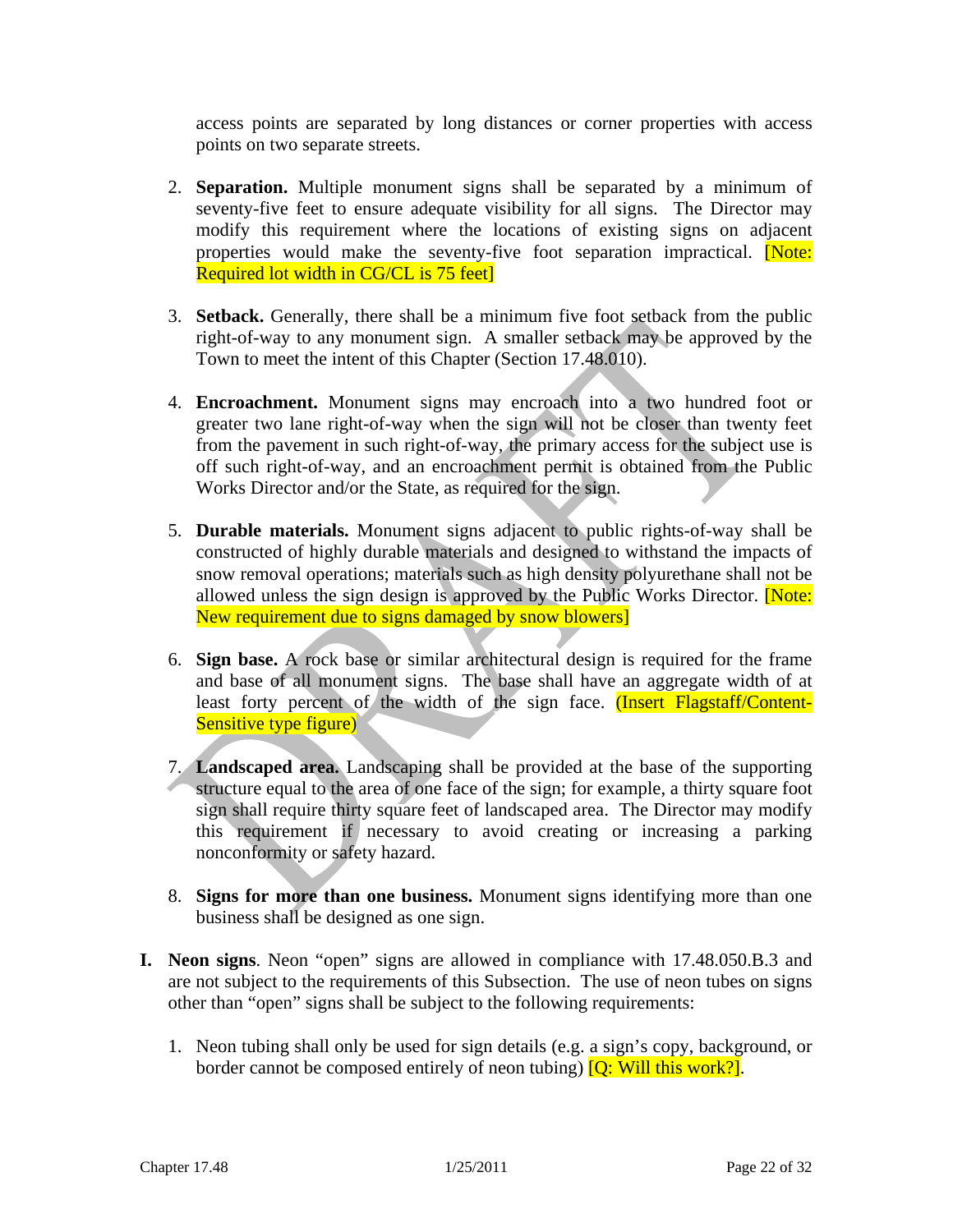- 2. No more than one sign with neon details shall be allowed per business, and shall not be located in any residential zone.
- 3. Neon tubing shall not be permitted on any monument sign or any sign larger than twenty square feet.
- 4. Neon tubing shall be designed to accommodate a dimmer in order to reduce the brightness of the neon if necessary.

[Note: New standards to allow more creatively designed and attractive signs]

#### **J. Projecting signs.**

- 1. Projecting signs are limited to ground level businesses only, located on business frontages with customer access. The minimum clearance between the lowest point of a sign and the grade immediately below shall be eight feet.
- 2. No projecting sign shall extend more than six feet from a building wall.
- 3. Projecting signs shall not be larger than twelve square feet and shall be doublesided.
- 4. Sign supports shall be well-designed and compatible with the design of the sign.
- **K. Theater signs.** Subject to the review and approval of the Director, a theater sign may exceed thirty square feet as necessary to adequately display current or coming programs to the public. Theater signs may utilize changeable copy, but shall not utilize an electronic message sign or be internally illuminated.

#### **L. Wall signs.**

- 1. One wall sign is allowed on the primary building or business frontage.
- 2. A wall sign shall not project more than six inches from the surface to which it is attached.
- 3. Wall signs on multi-tenant buildings shall have a minimum four foot horizontal separation. The Director may approve deviation from this requirement where unusual building design or configuration conditions prevent a reasonably visible sign opportunity.

#### **M. Window signs (permanent and temporary).**

1. Window signs shall be allowed only on windows located on the ground level and second story of a business frontage.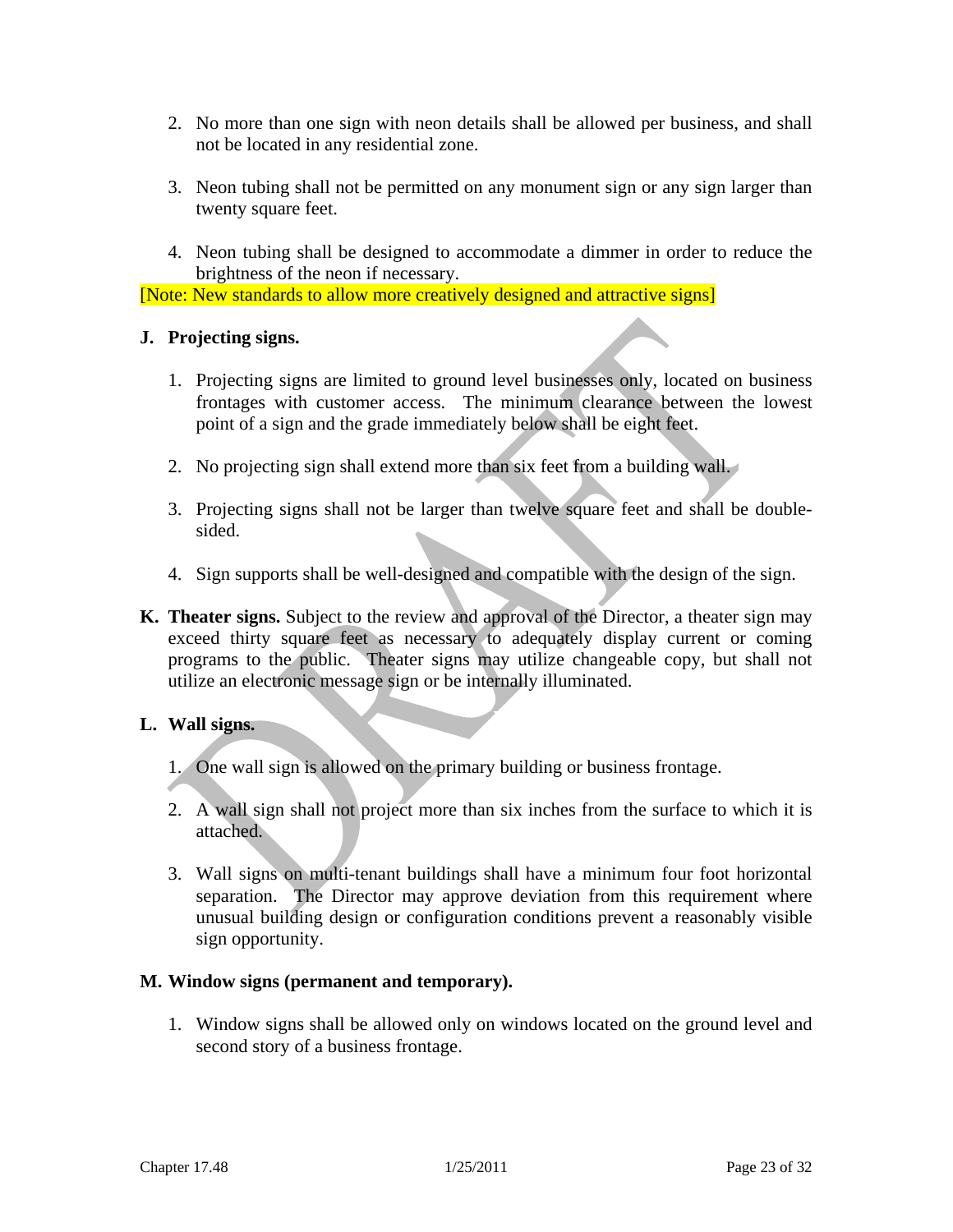- 2. Permanent and temporary window signs shall not occupy more than twenty-five percent of the total window area.
- 3. There shall be no more than four window signs per business, including permanent and temporary window signs. Only two window signs may be temporary.
- 4. Signs shall be permanently painted, mounted, or applied directly to the inside of the glass (i.e. windows and/or doors). Window signs shall be no more than one inch thick.
- 5. Temporary window signs are subject to Subsections 17.48.100.M.1, 2, and 3. No temporary window sign shall exceed six square feet.
- **N. Temporary signs.** Except as allowed by this Chapter, temporary signs are prohibited. Temporary signs shall not be illuminated unless approved by the Town for public safety. The application for temporary sign permits shall include the dates proposed by the applicant for use of the sign.
	- 1. **Banners.** No business shall have more than one banner sign displayed at any one time.
		- a. **Size.** Banners shall not exceed twenty square feet except as otherwise provided in this Subsection.

### b. **Duration of display.**

- i. Grand opening banners for newly established businesses may be allowed for a period of not longer than thirty consecutive days.
- ii. A new business banner may be displayed for a period of not more than ninety days while a permanent sign application is being processed.
- iii. Special sales and promotional banners, including parking lot sales and going out of business sales, may be allowed for a period or periods of not longer than a total of thirty days per year. A permit may be issued for not less than two consecutive days, up to thirty days. **[Note: New**] standard to be more flexible with temporary business signage]
- c. **Design.** A banner shall not be overly bright, distracting, or disharmonious with the building to or property on which it is displayed.
- d. **Bond.** A bond may be required by the Director for a temporary sign permit for a banner. The bond may be revoked if the temporary banner is not removed within two days following the end of the approved duration of display.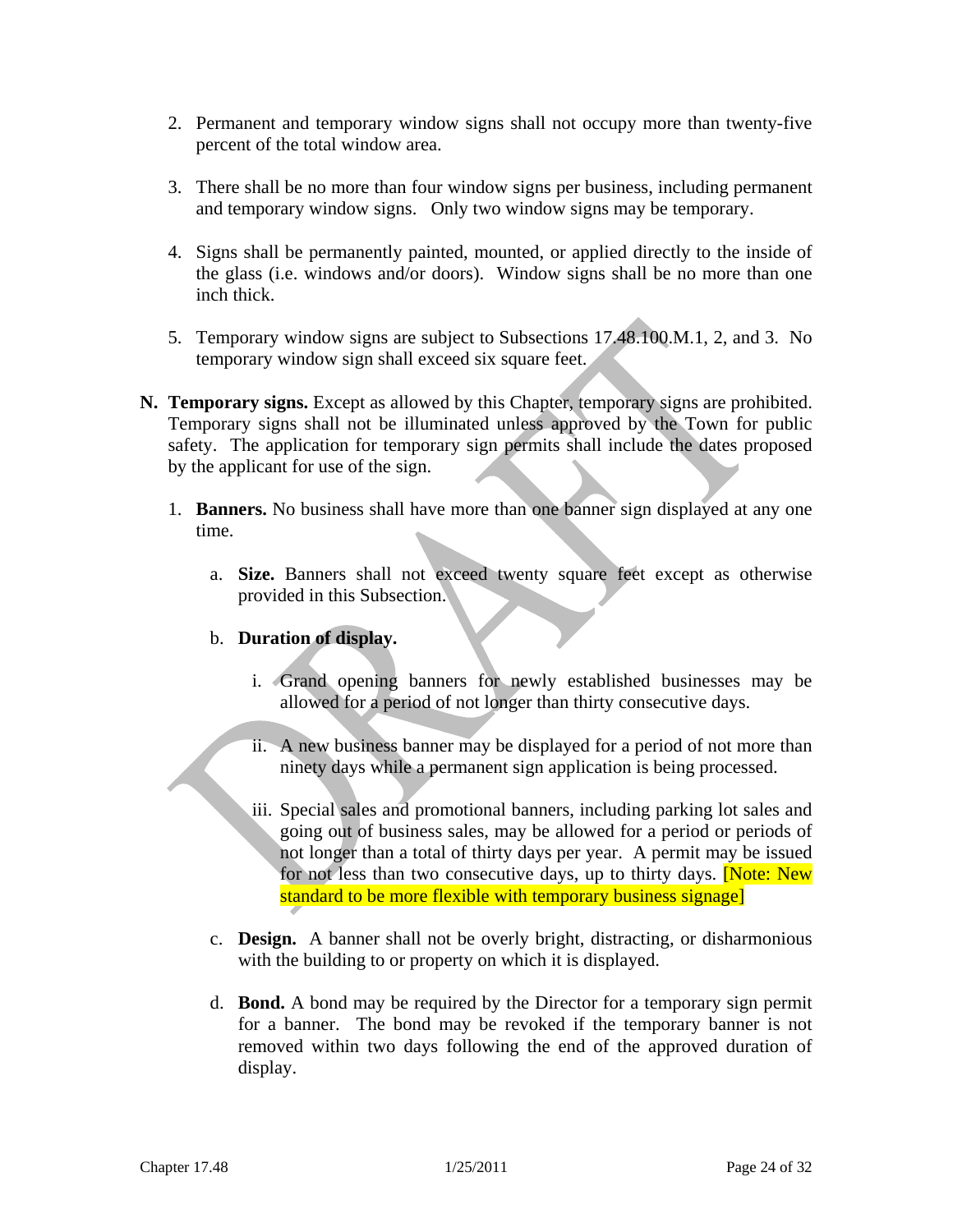#### e. **Across the street banners.**

- i. Banners shall contain no commercial or advertising copy or shall be associated with a civic, community, educational, or cultural event.
- ii. Banners shall be approved by the State and/or Town through an encroachment permit and/or other necessary permit(s).
- iii. Banners shall be displayed for a period of no less than seven days and no more than twenty-one days.
- iv. Banners shall be installed in an approved location by the State and/or Town.
- v. Banners shall be the minimum size necessary to accomplish the intended use and may exceed thirty square feet if approved by the Director.
- vi. The Town may charge a reasonable fee to cover the cost of installing the banner, as determined by resolution of the Council.
- 2. **Community event signs.** Community event signs shall not be subject to sign permit fees. Signs may be permitted off-site and may be larger than thirty square feet, subject to the Director's approval. Temporary informational and directional signs may be permitted for community events. Event signs may include banners, A-frame signs, or other types of signs as approved by the Director.

#### 3. **Real estate development signs.**

a. One real estate development sign shall be allowed for each development site.

b. A real estate development sign shall be removed at or before expiration of the entitlement permits for the site (e.g. use permit, tentative map, etc). However, if a building permit is issued for the site, the real estate development sign may remain and shall be treated as a site construction sign.

#### 4. **Site construction signs.**

- a. One site construction sign shall be allowed for each development site.
- b. A site construction sign may be displayed after the issuance of a building permit for the site and shall be removed at or before final building inspection or the issuance of a certificate of occupancy. If the building permit expires, the sign shall be immediately removed.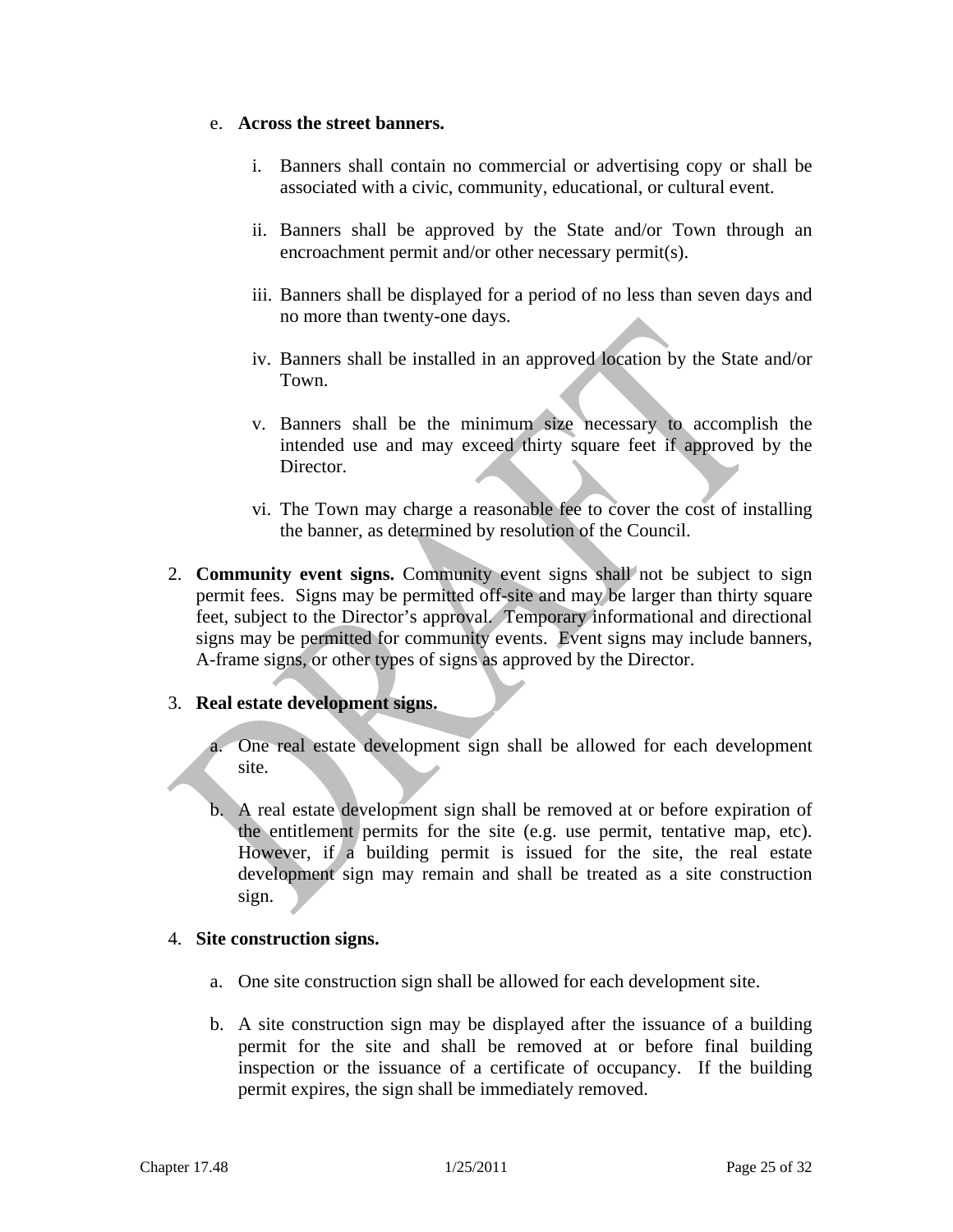| See Subsection<br>Banner -<br>Not limited<br>Minimum size<br>Limited by<br>$7-21$ days<br>Yes<br>17.48.100.N.1.e<br>Across the<br>by number<br>supporting<br>necessary<br>structure<br>street<br>20 s.f.<br>30 days<br>Yes<br>Not above<br>For newly<br>Banner -<br>1 per<br>business<br>Grand<br>the second<br>established<br>businesses<br>opening $(2)$<br>story<br>20 s.f.<br>Not above<br>$\overline{No}$<br>Displayed while a<br>90 days<br>Banner -<br>1 per<br><b>New</b><br>business<br>permanent sign<br>the second<br>application is being<br>business<br>story<br>sign(2)<br>processed<br>20 s.f.<br>Not above<br>2-30 days per<br>Yes<br>Periods of display<br>Banner -<br>1 per<br>Special sale/<br>business<br>the second<br>do not have to be<br>year<br>promotion<br>consecutive<br>story<br>(2)<br>Not limited<br>Yes<br>Community<br>May exceed<br>Limited by<br>May be permitted<br>At the<br>30 s.f. if<br>discretion of<br>off-site; includes<br>event sign<br>by number<br>sign type<br>the Director<br>informational and<br>approved by<br>Director<br>directional signs<br>Not limited<br>N <sub>o</sub><br>Limited by<br>Removed 2<br>See Subsection<br>Limited by<br>Community<br>days after<br>17.48.050.C.1<br>event<br>by number<br>sign type<br>sign type<br>information<br>event<br>Not limited<br>Limited by<br>Directional<br>6 s.f.<br>30 days<br>N <sub>o</sub><br>See Subsection<br>17.48.050.C.2<br>by number<br>sign type<br>sign<br>N <sub>o</sub><br>See Subsection<br>4 s.f.<br>4 feet<br>Only during<br>Garage sale<br>1 per garage<br>sale<br>hours of sale<br>17.48.050.C.3<br>sign<br>Political<br>Limited by<br>6 s.f.<br>4 feet<br>N <sub>o</sub><br>See Subsection<br>Removed<br>within 14 days<br>17.48.050.C.4<br>sign<br>area, not<br>after election<br>number<br>Residential<br>Real estate<br>Freestanding<br>N <sub>o</sub><br>See Subsection<br>When property<br>1 per<br>zone: 4 s.f.<br>is available for<br>17.48.050.C.5<br>signs<br>post sign: 4<br>property; 1<br>sign for each<br>feet;<br>Non-<br>sale, lease,<br>tenant space<br>residential<br>Other:<br>rent, or other<br>on multi-<br>zone: 12 s.f.<br>Limited by<br>disposition<br>tenant<br>Tenant<br>sign type<br>spaces: 4 s.f.<br>properties<br>30 s.f.<br>Limited by<br>After land use<br>See Subsection<br>Real estate<br>1 per<br>Yes<br>17.48.100.N.3<br>development<br>development<br>sign type<br>permit<br>approved until<br>site<br>sign<br>they expire<br>3 s.f.<br>4 feet<br>Real estate<br>1 on-site per<br>When property<br>No<br>May be A-frame<br>is available for<br>design; not in<br>open house<br>property and<br>up to 3 off-<br>viewing,<br>public right-of-<br>sign<br>between dawn<br>way; Subsection<br>site<br>and dusk<br>17.48.050.C.5<br>Limited by<br>Site<br>30 s.f.<br>After building<br>Yes<br>See Subsection<br>1 per<br>construction<br>development<br>17.48.100.N.4<br>sign type<br>permit issued,<br>and until final<br>site<br>sign | <b>Allowed</b><br><b>Sign Type</b> | <b>Maximum</b><br><b>Number</b> | <b>Maximum</b><br><b>Sign Area</b> | <b>Maximum</b><br><b>Sign</b><br>Height | <b>Time Limit</b> | Permit<br><b>Required?</b> | <b>Additional</b><br><b>Requirements</b><br>(1) |
|-------------------------------------------------------------------------------------------------------------------------------------------------------------------------------------------------------------------------------------------------------------------------------------------------------------------------------------------------------------------------------------------------------------------------------------------------------------------------------------------------------------------------------------------------------------------------------------------------------------------------------------------------------------------------------------------------------------------------------------------------------------------------------------------------------------------------------------------------------------------------------------------------------------------------------------------------------------------------------------------------------------------------------------------------------------------------------------------------------------------------------------------------------------------------------------------------------------------------------------------------------------------------------------------------------------------------------------------------------------------------------------------------------------------------------------------------------------------------------------------------------------------------------------------------------------------------------------------------------------------------------------------------------------------------------------------------------------------------------------------------------------------------------------------------------------------------------------------------------------------------------------------------------------------------------------------------------------------------------------------------------------------------------------------------------------------------------------------------------------------------------------------------------------------------------------------------------------------------------------------------------------------------------------------------------------------------------------------------------------------------------------------------------------------------------------------------------------------------------------------------------------------------------------------------------------------------------------------------------------------------------------------------------------------------------------------------------------------------------------------------------------------------------------------------------------------------------------------------------------------------------------------------------------------------------------------------------------------------------------------------|------------------------------------|---------------------------------|------------------------------------|-----------------------------------------|-------------------|----------------------------|-------------------------------------------------|
|                                                                                                                                                                                                                                                                                                                                                                                                                                                                                                                                                                                                                                                                                                                                                                                                                                                                                                                                                                                                                                                                                                                                                                                                                                                                                                                                                                                                                                                                                                                                                                                                                                                                                                                                                                                                                                                                                                                                                                                                                                                                                                                                                                                                                                                                                                                                                                                                                                                                                                                                                                                                                                                                                                                                                                                                                                                                                                                                                                                                 |                                    |                                 |                                    |                                         |                   |                            |                                                 |
|                                                                                                                                                                                                                                                                                                                                                                                                                                                                                                                                                                                                                                                                                                                                                                                                                                                                                                                                                                                                                                                                                                                                                                                                                                                                                                                                                                                                                                                                                                                                                                                                                                                                                                                                                                                                                                                                                                                                                                                                                                                                                                                                                                                                                                                                                                                                                                                                                                                                                                                                                                                                                                                                                                                                                                                                                                                                                                                                                                                                 |                                    |                                 |                                    |                                         |                   |                            |                                                 |
|                                                                                                                                                                                                                                                                                                                                                                                                                                                                                                                                                                                                                                                                                                                                                                                                                                                                                                                                                                                                                                                                                                                                                                                                                                                                                                                                                                                                                                                                                                                                                                                                                                                                                                                                                                                                                                                                                                                                                                                                                                                                                                                                                                                                                                                                                                                                                                                                                                                                                                                                                                                                                                                                                                                                                                                                                                                                                                                                                                                                 |                                    |                                 |                                    |                                         |                   |                            |                                                 |
|                                                                                                                                                                                                                                                                                                                                                                                                                                                                                                                                                                                                                                                                                                                                                                                                                                                                                                                                                                                                                                                                                                                                                                                                                                                                                                                                                                                                                                                                                                                                                                                                                                                                                                                                                                                                                                                                                                                                                                                                                                                                                                                                                                                                                                                                                                                                                                                                                                                                                                                                                                                                                                                                                                                                                                                                                                                                                                                                                                                                 |                                    |                                 |                                    |                                         |                   |                            |                                                 |
|                                                                                                                                                                                                                                                                                                                                                                                                                                                                                                                                                                                                                                                                                                                                                                                                                                                                                                                                                                                                                                                                                                                                                                                                                                                                                                                                                                                                                                                                                                                                                                                                                                                                                                                                                                                                                                                                                                                                                                                                                                                                                                                                                                                                                                                                                                                                                                                                                                                                                                                                                                                                                                                                                                                                                                                                                                                                                                                                                                                                 |                                    |                                 |                                    |                                         |                   |                            |                                                 |
|                                                                                                                                                                                                                                                                                                                                                                                                                                                                                                                                                                                                                                                                                                                                                                                                                                                                                                                                                                                                                                                                                                                                                                                                                                                                                                                                                                                                                                                                                                                                                                                                                                                                                                                                                                                                                                                                                                                                                                                                                                                                                                                                                                                                                                                                                                                                                                                                                                                                                                                                                                                                                                                                                                                                                                                                                                                                                                                                                                                                 |                                    |                                 |                                    |                                         |                   |                            |                                                 |
|                                                                                                                                                                                                                                                                                                                                                                                                                                                                                                                                                                                                                                                                                                                                                                                                                                                                                                                                                                                                                                                                                                                                                                                                                                                                                                                                                                                                                                                                                                                                                                                                                                                                                                                                                                                                                                                                                                                                                                                                                                                                                                                                                                                                                                                                                                                                                                                                                                                                                                                                                                                                                                                                                                                                                                                                                                                                                                                                                                                                 |                                    |                                 |                                    |                                         |                   |                            |                                                 |
|                                                                                                                                                                                                                                                                                                                                                                                                                                                                                                                                                                                                                                                                                                                                                                                                                                                                                                                                                                                                                                                                                                                                                                                                                                                                                                                                                                                                                                                                                                                                                                                                                                                                                                                                                                                                                                                                                                                                                                                                                                                                                                                                                                                                                                                                                                                                                                                                                                                                                                                                                                                                                                                                                                                                                                                                                                                                                                                                                                                                 |                                    |                                 |                                    |                                         |                   |                            |                                                 |
|                                                                                                                                                                                                                                                                                                                                                                                                                                                                                                                                                                                                                                                                                                                                                                                                                                                                                                                                                                                                                                                                                                                                                                                                                                                                                                                                                                                                                                                                                                                                                                                                                                                                                                                                                                                                                                                                                                                                                                                                                                                                                                                                                                                                                                                                                                                                                                                                                                                                                                                                                                                                                                                                                                                                                                                                                                                                                                                                                                                                 |                                    |                                 |                                    |                                         |                   |                            |                                                 |
|                                                                                                                                                                                                                                                                                                                                                                                                                                                                                                                                                                                                                                                                                                                                                                                                                                                                                                                                                                                                                                                                                                                                                                                                                                                                                                                                                                                                                                                                                                                                                                                                                                                                                                                                                                                                                                                                                                                                                                                                                                                                                                                                                                                                                                                                                                                                                                                                                                                                                                                                                                                                                                                                                                                                                                                                                                                                                                                                                                                                 |                                    |                                 |                                    |                                         |                   |                            |                                                 |
|                                                                                                                                                                                                                                                                                                                                                                                                                                                                                                                                                                                                                                                                                                                                                                                                                                                                                                                                                                                                                                                                                                                                                                                                                                                                                                                                                                                                                                                                                                                                                                                                                                                                                                                                                                                                                                                                                                                                                                                                                                                                                                                                                                                                                                                                                                                                                                                                                                                                                                                                                                                                                                                                                                                                                                                                                                                                                                                                                                                                 |                                    |                                 |                                    |                                         |                   |                            |                                                 |
|                                                                                                                                                                                                                                                                                                                                                                                                                                                                                                                                                                                                                                                                                                                                                                                                                                                                                                                                                                                                                                                                                                                                                                                                                                                                                                                                                                                                                                                                                                                                                                                                                                                                                                                                                                                                                                                                                                                                                                                                                                                                                                                                                                                                                                                                                                                                                                                                                                                                                                                                                                                                                                                                                                                                                                                                                                                                                                                                                                                                 |                                    |                                 |                                    |                                         |                   |                            |                                                 |
|                                                                                                                                                                                                                                                                                                                                                                                                                                                                                                                                                                                                                                                                                                                                                                                                                                                                                                                                                                                                                                                                                                                                                                                                                                                                                                                                                                                                                                                                                                                                                                                                                                                                                                                                                                                                                                                                                                                                                                                                                                                                                                                                                                                                                                                                                                                                                                                                                                                                                                                                                                                                                                                                                                                                                                                                                                                                                                                                                                                                 |                                    |                                 |                                    |                                         |                   |                            |                                                 |
|                                                                                                                                                                                                                                                                                                                                                                                                                                                                                                                                                                                                                                                                                                                                                                                                                                                                                                                                                                                                                                                                                                                                                                                                                                                                                                                                                                                                                                                                                                                                                                                                                                                                                                                                                                                                                                                                                                                                                                                                                                                                                                                                                                                                                                                                                                                                                                                                                                                                                                                                                                                                                                                                                                                                                                                                                                                                                                                                                                                                 |                                    |                                 |                                    |                                         |                   |                            |                                                 |
|                                                                                                                                                                                                                                                                                                                                                                                                                                                                                                                                                                                                                                                                                                                                                                                                                                                                                                                                                                                                                                                                                                                                                                                                                                                                                                                                                                                                                                                                                                                                                                                                                                                                                                                                                                                                                                                                                                                                                                                                                                                                                                                                                                                                                                                                                                                                                                                                                                                                                                                                                                                                                                                                                                                                                                                                                                                                                                                                                                                                 |                                    |                                 |                                    |                                         |                   |                            |                                                 |
|                                                                                                                                                                                                                                                                                                                                                                                                                                                                                                                                                                                                                                                                                                                                                                                                                                                                                                                                                                                                                                                                                                                                                                                                                                                                                                                                                                                                                                                                                                                                                                                                                                                                                                                                                                                                                                                                                                                                                                                                                                                                                                                                                                                                                                                                                                                                                                                                                                                                                                                                                                                                                                                                                                                                                                                                                                                                                                                                                                                                 |                                    |                                 |                                    |                                         |                   |                            |                                                 |
|                                                                                                                                                                                                                                                                                                                                                                                                                                                                                                                                                                                                                                                                                                                                                                                                                                                                                                                                                                                                                                                                                                                                                                                                                                                                                                                                                                                                                                                                                                                                                                                                                                                                                                                                                                                                                                                                                                                                                                                                                                                                                                                                                                                                                                                                                                                                                                                                                                                                                                                                                                                                                                                                                                                                                                                                                                                                                                                                                                                                 |                                    |                                 |                                    |                                         |                   |                            |                                                 |
|                                                                                                                                                                                                                                                                                                                                                                                                                                                                                                                                                                                                                                                                                                                                                                                                                                                                                                                                                                                                                                                                                                                                                                                                                                                                                                                                                                                                                                                                                                                                                                                                                                                                                                                                                                                                                                                                                                                                                                                                                                                                                                                                                                                                                                                                                                                                                                                                                                                                                                                                                                                                                                                                                                                                                                                                                                                                                                                                                                                                 |                                    |                                 |                                    |                                         |                   |                            |                                                 |
|                                                                                                                                                                                                                                                                                                                                                                                                                                                                                                                                                                                                                                                                                                                                                                                                                                                                                                                                                                                                                                                                                                                                                                                                                                                                                                                                                                                                                                                                                                                                                                                                                                                                                                                                                                                                                                                                                                                                                                                                                                                                                                                                                                                                                                                                                                                                                                                                                                                                                                                                                                                                                                                                                                                                                                                                                                                                                                                                                                                                 |                                    |                                 |                                    |                                         |                   |                            |                                                 |
|                                                                                                                                                                                                                                                                                                                                                                                                                                                                                                                                                                                                                                                                                                                                                                                                                                                                                                                                                                                                                                                                                                                                                                                                                                                                                                                                                                                                                                                                                                                                                                                                                                                                                                                                                                                                                                                                                                                                                                                                                                                                                                                                                                                                                                                                                                                                                                                                                                                                                                                                                                                                                                                                                                                                                                                                                                                                                                                                                                                                 |                                    |                                 |                                    |                                         |                   |                            |                                                 |
|                                                                                                                                                                                                                                                                                                                                                                                                                                                                                                                                                                                                                                                                                                                                                                                                                                                                                                                                                                                                                                                                                                                                                                                                                                                                                                                                                                                                                                                                                                                                                                                                                                                                                                                                                                                                                                                                                                                                                                                                                                                                                                                                                                                                                                                                                                                                                                                                                                                                                                                                                                                                                                                                                                                                                                                                                                                                                                                                                                                                 |                                    |                                 |                                    |                                         |                   |                            |                                                 |
|                                                                                                                                                                                                                                                                                                                                                                                                                                                                                                                                                                                                                                                                                                                                                                                                                                                                                                                                                                                                                                                                                                                                                                                                                                                                                                                                                                                                                                                                                                                                                                                                                                                                                                                                                                                                                                                                                                                                                                                                                                                                                                                                                                                                                                                                                                                                                                                                                                                                                                                                                                                                                                                                                                                                                                                                                                                                                                                                                                                                 |                                    |                                 |                                    |                                         |                   |                            |                                                 |
|                                                                                                                                                                                                                                                                                                                                                                                                                                                                                                                                                                                                                                                                                                                                                                                                                                                                                                                                                                                                                                                                                                                                                                                                                                                                                                                                                                                                                                                                                                                                                                                                                                                                                                                                                                                                                                                                                                                                                                                                                                                                                                                                                                                                                                                                                                                                                                                                                                                                                                                                                                                                                                                                                                                                                                                                                                                                                                                                                                                                 |                                    |                                 |                                    |                                         |                   |                            |                                                 |
|                                                                                                                                                                                                                                                                                                                                                                                                                                                                                                                                                                                                                                                                                                                                                                                                                                                                                                                                                                                                                                                                                                                                                                                                                                                                                                                                                                                                                                                                                                                                                                                                                                                                                                                                                                                                                                                                                                                                                                                                                                                                                                                                                                                                                                                                                                                                                                                                                                                                                                                                                                                                                                                                                                                                                                                                                                                                                                                                                                                                 |                                    |                                 |                                    |                                         |                   |                            |                                                 |
|                                                                                                                                                                                                                                                                                                                                                                                                                                                                                                                                                                                                                                                                                                                                                                                                                                                                                                                                                                                                                                                                                                                                                                                                                                                                                                                                                                                                                                                                                                                                                                                                                                                                                                                                                                                                                                                                                                                                                                                                                                                                                                                                                                                                                                                                                                                                                                                                                                                                                                                                                                                                                                                                                                                                                                                                                                                                                                                                                                                                 |                                    |                                 |                                    |                                         |                   |                            |                                                 |
|                                                                                                                                                                                                                                                                                                                                                                                                                                                                                                                                                                                                                                                                                                                                                                                                                                                                                                                                                                                                                                                                                                                                                                                                                                                                                                                                                                                                                                                                                                                                                                                                                                                                                                                                                                                                                                                                                                                                                                                                                                                                                                                                                                                                                                                                                                                                                                                                                                                                                                                                                                                                                                                                                                                                                                                                                                                                                                                                                                                                 |                                    |                                 |                                    |                                         |                   |                            |                                                 |
|                                                                                                                                                                                                                                                                                                                                                                                                                                                                                                                                                                                                                                                                                                                                                                                                                                                                                                                                                                                                                                                                                                                                                                                                                                                                                                                                                                                                                                                                                                                                                                                                                                                                                                                                                                                                                                                                                                                                                                                                                                                                                                                                                                                                                                                                                                                                                                                                                                                                                                                                                                                                                                                                                                                                                                                                                                                                                                                                                                                                 |                                    |                                 |                                    |                                         |                   |                            |                                                 |
|                                                                                                                                                                                                                                                                                                                                                                                                                                                                                                                                                                                                                                                                                                                                                                                                                                                                                                                                                                                                                                                                                                                                                                                                                                                                                                                                                                                                                                                                                                                                                                                                                                                                                                                                                                                                                                                                                                                                                                                                                                                                                                                                                                                                                                                                                                                                                                                                                                                                                                                                                                                                                                                                                                                                                                                                                                                                                                                                                                                                 |                                    |                                 |                                    |                                         |                   |                            |                                                 |
|                                                                                                                                                                                                                                                                                                                                                                                                                                                                                                                                                                                                                                                                                                                                                                                                                                                                                                                                                                                                                                                                                                                                                                                                                                                                                                                                                                                                                                                                                                                                                                                                                                                                                                                                                                                                                                                                                                                                                                                                                                                                                                                                                                                                                                                                                                                                                                                                                                                                                                                                                                                                                                                                                                                                                                                                                                                                                                                                                                                                 |                                    |                                 |                                    |                                         |                   |                            |                                                 |
|                                                                                                                                                                                                                                                                                                                                                                                                                                                                                                                                                                                                                                                                                                                                                                                                                                                                                                                                                                                                                                                                                                                                                                                                                                                                                                                                                                                                                                                                                                                                                                                                                                                                                                                                                                                                                                                                                                                                                                                                                                                                                                                                                                                                                                                                                                                                                                                                                                                                                                                                                                                                                                                                                                                                                                                                                                                                                                                                                                                                 |                                    |                                 |                                    |                                         |                   |                            |                                                 |
|                                                                                                                                                                                                                                                                                                                                                                                                                                                                                                                                                                                                                                                                                                                                                                                                                                                                                                                                                                                                                                                                                                                                                                                                                                                                                                                                                                                                                                                                                                                                                                                                                                                                                                                                                                                                                                                                                                                                                                                                                                                                                                                                                                                                                                                                                                                                                                                                                                                                                                                                                                                                                                                                                                                                                                                                                                                                                                                                                                                                 |                                    |                                 |                                    |                                         |                   |                            |                                                 |
|                                                                                                                                                                                                                                                                                                                                                                                                                                                                                                                                                                                                                                                                                                                                                                                                                                                                                                                                                                                                                                                                                                                                                                                                                                                                                                                                                                                                                                                                                                                                                                                                                                                                                                                                                                                                                                                                                                                                                                                                                                                                                                                                                                                                                                                                                                                                                                                                                                                                                                                                                                                                                                                                                                                                                                                                                                                                                                                                                                                                 |                                    |                                 |                                    |                                         |                   |                            |                                                 |
|                                                                                                                                                                                                                                                                                                                                                                                                                                                                                                                                                                                                                                                                                                                                                                                                                                                                                                                                                                                                                                                                                                                                                                                                                                                                                                                                                                                                                                                                                                                                                                                                                                                                                                                                                                                                                                                                                                                                                                                                                                                                                                                                                                                                                                                                                                                                                                                                                                                                                                                                                                                                                                                                                                                                                                                                                                                                                                                                                                                                 |                                    |                                 |                                    |                                         |                   |                            |                                                 |
|                                                                                                                                                                                                                                                                                                                                                                                                                                                                                                                                                                                                                                                                                                                                                                                                                                                                                                                                                                                                                                                                                                                                                                                                                                                                                                                                                                                                                                                                                                                                                                                                                                                                                                                                                                                                                                                                                                                                                                                                                                                                                                                                                                                                                                                                                                                                                                                                                                                                                                                                                                                                                                                                                                                                                                                                                                                                                                                                                                                                 |                                    |                                 |                                    |                                         |                   |                            |                                                 |
|                                                                                                                                                                                                                                                                                                                                                                                                                                                                                                                                                                                                                                                                                                                                                                                                                                                                                                                                                                                                                                                                                                                                                                                                                                                                                                                                                                                                                                                                                                                                                                                                                                                                                                                                                                                                                                                                                                                                                                                                                                                                                                                                                                                                                                                                                                                                                                                                                                                                                                                                                                                                                                                                                                                                                                                                                                                                                                                                                                                                 |                                    |                                 |                                    |                                         |                   |                            |                                                 |
|                                                                                                                                                                                                                                                                                                                                                                                                                                                                                                                                                                                                                                                                                                                                                                                                                                                                                                                                                                                                                                                                                                                                                                                                                                                                                                                                                                                                                                                                                                                                                                                                                                                                                                                                                                                                                                                                                                                                                                                                                                                                                                                                                                                                                                                                                                                                                                                                                                                                                                                                                                                                                                                                                                                                                                                                                                                                                                                                                                                                 |                                    |                                 |                                    |                                         |                   |                            |                                                 |
|                                                                                                                                                                                                                                                                                                                                                                                                                                                                                                                                                                                                                                                                                                                                                                                                                                                                                                                                                                                                                                                                                                                                                                                                                                                                                                                                                                                                                                                                                                                                                                                                                                                                                                                                                                                                                                                                                                                                                                                                                                                                                                                                                                                                                                                                                                                                                                                                                                                                                                                                                                                                                                                                                                                                                                                                                                                                                                                                                                                                 |                                    |                                 |                                    |                                         |                   |                            |                                                 |
|                                                                                                                                                                                                                                                                                                                                                                                                                                                                                                                                                                                                                                                                                                                                                                                                                                                                                                                                                                                                                                                                                                                                                                                                                                                                                                                                                                                                                                                                                                                                                                                                                                                                                                                                                                                                                                                                                                                                                                                                                                                                                                                                                                                                                                                                                                                                                                                                                                                                                                                                                                                                                                                                                                                                                                                                                                                                                                                                                                                                 |                                    |                                 |                                    |                                         |                   |                            |                                                 |
|                                                                                                                                                                                                                                                                                                                                                                                                                                                                                                                                                                                                                                                                                                                                                                                                                                                                                                                                                                                                                                                                                                                                                                                                                                                                                                                                                                                                                                                                                                                                                                                                                                                                                                                                                                                                                                                                                                                                                                                                                                                                                                                                                                                                                                                                                                                                                                                                                                                                                                                                                                                                                                                                                                                                                                                                                                                                                                                                                                                                 |                                    |                                 |                                    |                                         |                   |                            |                                                 |
|                                                                                                                                                                                                                                                                                                                                                                                                                                                                                                                                                                                                                                                                                                                                                                                                                                                                                                                                                                                                                                                                                                                                                                                                                                                                                                                                                                                                                                                                                                                                                                                                                                                                                                                                                                                                                                                                                                                                                                                                                                                                                                                                                                                                                                                                                                                                                                                                                                                                                                                                                                                                                                                                                                                                                                                                                                                                                                                                                                                                 |                                    |                                 |                                    |                                         |                   |                            |                                                 |
|                                                                                                                                                                                                                                                                                                                                                                                                                                                                                                                                                                                                                                                                                                                                                                                                                                                                                                                                                                                                                                                                                                                                                                                                                                                                                                                                                                                                                                                                                                                                                                                                                                                                                                                                                                                                                                                                                                                                                                                                                                                                                                                                                                                                                                                                                                                                                                                                                                                                                                                                                                                                                                                                                                                                                                                                                                                                                                                                                                                                 |                                    |                                 |                                    |                                         |                   |                            |                                                 |
|                                                                                                                                                                                                                                                                                                                                                                                                                                                                                                                                                                                                                                                                                                                                                                                                                                                                                                                                                                                                                                                                                                                                                                                                                                                                                                                                                                                                                                                                                                                                                                                                                                                                                                                                                                                                                                                                                                                                                                                                                                                                                                                                                                                                                                                                                                                                                                                                                                                                                                                                                                                                                                                                                                                                                                                                                                                                                                                                                                                                 |                                    |                                 |                                    |                                         |                   |                            |                                                 |
|                                                                                                                                                                                                                                                                                                                                                                                                                                                                                                                                                                                                                                                                                                                                                                                                                                                                                                                                                                                                                                                                                                                                                                                                                                                                                                                                                                                                                                                                                                                                                                                                                                                                                                                                                                                                                                                                                                                                                                                                                                                                                                                                                                                                                                                                                                                                                                                                                                                                                                                                                                                                                                                                                                                                                                                                                                                                                                                                                                                                 |                                    |                                 |                                    |                                         |                   |                            |                                                 |
|                                                                                                                                                                                                                                                                                                                                                                                                                                                                                                                                                                                                                                                                                                                                                                                                                                                                                                                                                                                                                                                                                                                                                                                                                                                                                                                                                                                                                                                                                                                                                                                                                                                                                                                                                                                                                                                                                                                                                                                                                                                                                                                                                                                                                                                                                                                                                                                                                                                                                                                                                                                                                                                                                                                                                                                                                                                                                                                                                                                                 |                                    |                                 |                                    |                                         |                   |                            |                                                 |
|                                                                                                                                                                                                                                                                                                                                                                                                                                                                                                                                                                                                                                                                                                                                                                                                                                                                                                                                                                                                                                                                                                                                                                                                                                                                                                                                                                                                                                                                                                                                                                                                                                                                                                                                                                                                                                                                                                                                                                                                                                                                                                                                                                                                                                                                                                                                                                                                                                                                                                                                                                                                                                                                                                                                                                                                                                                                                                                                                                                                 |                                    |                                 |                                    |                                         | inspection or     |                            |                                                 |

**Table 17-\_\_\_ Standards for Temporary Signs**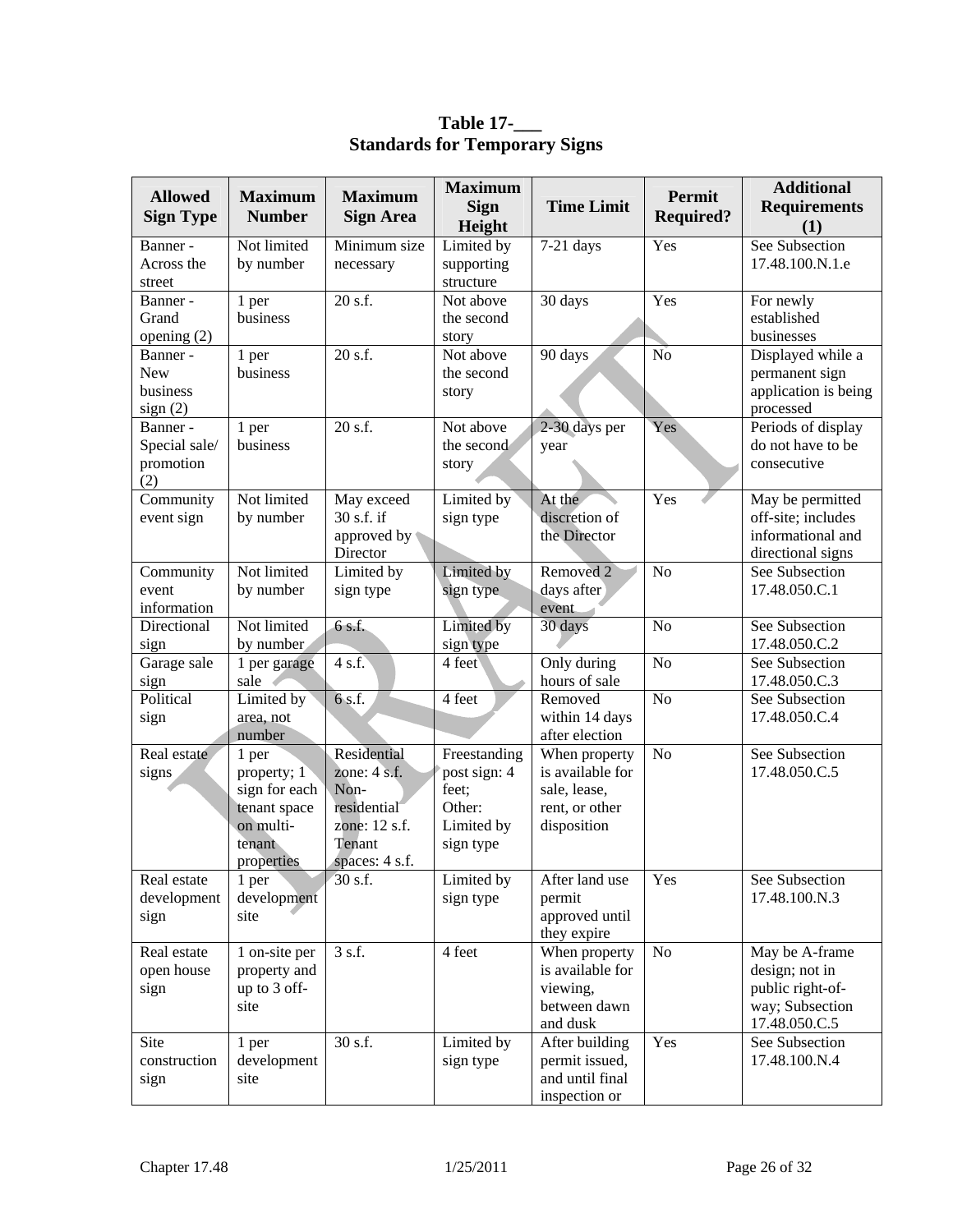|                |                                   |                                                                             |                                  | certificate of<br>occupancy            |     |                                 |
|----------------|-----------------------------------|-----------------------------------------------------------------------------|----------------------------------|----------------------------------------|-----|---------------------------------|
| Window<br>sign | No more<br>than 2 per<br>business | 25% of<br>window $(3)$ or<br>6 s.f per sign,<br>whichever is<br><b>less</b> | Not above<br>the second<br>story | $15 \text{ days}, 4$<br>times per year | Yes | See Subsection<br>17.48.100.M.5 |

Notes:

- (1) See Standards for Specific Types of Signs, Temporary Signs (17.48.100.N) and Signs Not Requiring a Permit (17.48.050).
- (2) No business shall have more than one banner sign displayed at any one time.
- (3) Permanent and temporary window signs shall not exceed 25% of window area (17.48.100.M.2).

#### **17.48.110 - Sign Standards by Zoning District**

In addition to the standards in this Section, each sign shall also comply with Section 17.48.090 (General Requirements for All Signs), Section 17.48.100 (Standards for Specific Types of Signs), and all other applicable provisions of this Chapter. Temporary signs are address in Table 17-\_\_\_ (Standards for Temporary Signs), above.

**A. Residential zones.** Each sign in a residential zone shall comply with the following requirements.

| <b>Allowed Sign</b><br><b>Type</b>                                    | <b>Maximum</b><br><b>Number</b>                                                      | <b>Maximum</b><br><b>Sign Area</b> | <b>Maximum</b><br><b>Sign Height</b>                                                             | <b>Lighting</b><br>Allowed?                                                             | Permit<br><b>Required?</b> | <b>Additional</b><br><b>Requirements</b>                                                        |  |  |
|-----------------------------------------------------------------------|--------------------------------------------------------------------------------------|------------------------------------|--------------------------------------------------------------------------------------------------|-----------------------------------------------------------------------------------------|----------------------------|-------------------------------------------------------------------------------------------------|--|--|
| <b>Residential Use - Single-Family Uses</b>                           |                                                                                      |                                    |                                                                                                  |                                                                                         |                            |                                                                                                 |  |  |
| Residential<br>nameplate<br>(17.48.050.F.5)                           | 1 per<br>property                                                                    | 2s.f.                              | Shall conform to<br>the height limits<br>for the type of<br>sign erected                         | N <sub>o</sub>                                                                          | No                         | No commercial<br>message or<br>identification<br>allowed                                        |  |  |
|                                                                       |                                                                                      |                                    | <b>Residential Use - Multi-Family Uses and Subdivisions (1)</b>                                  |                                                                                         |                            |                                                                                                 |  |  |
|                                                                       | Residential nameplate: same standards as Residential Use – Single-Family Uses, above |                                    |                                                                                                  |                                                                                         |                            |                                                                                                 |  |  |
| Monument or<br>wall<br>(17.48.100.H,<br>17.48.100.L                   | 1 monument<br>or wall sign<br>per property<br>(2, 3)                                 | 30 s.f.                            | Monument: 8<br>feet $(4)$ ;<br>Wall: not<br>displayed above<br>the second story<br>of a building | Only indirect<br>lighting<br>(no internal<br>illumination,<br>halo, or neon<br>allowed) | Yes                        | Only the name<br>and address of<br>the subdivision<br>or multi-family<br>development<br>allowed |  |  |
| Non-Residential Use - Public, Quasi-Public, and/or Institutional Uses |                                                                                      |                                    |                                                                                                  |                                                                                         |                            |                                                                                                 |  |  |
| Monument or<br>wall<br>(17.48.100.H,<br>17.48.100.L)                  | 1 monument<br>or wall sign<br>per property<br>(2, 3)                                 | 30 s.f.                            | Monument: 8<br>feet $(4)$ ;<br>Wall: not<br>displayed above<br>the second story<br>of a building | Only indirect<br>lighting<br>(no internal<br>illumination,<br>halo, or neon<br>allowed) | Yes                        | See Subsections<br>17.48.100.H and<br>17.48.100.L                                               |  |  |

#### **Table 17-\_\_\_ Sign Standards for Residential Zones**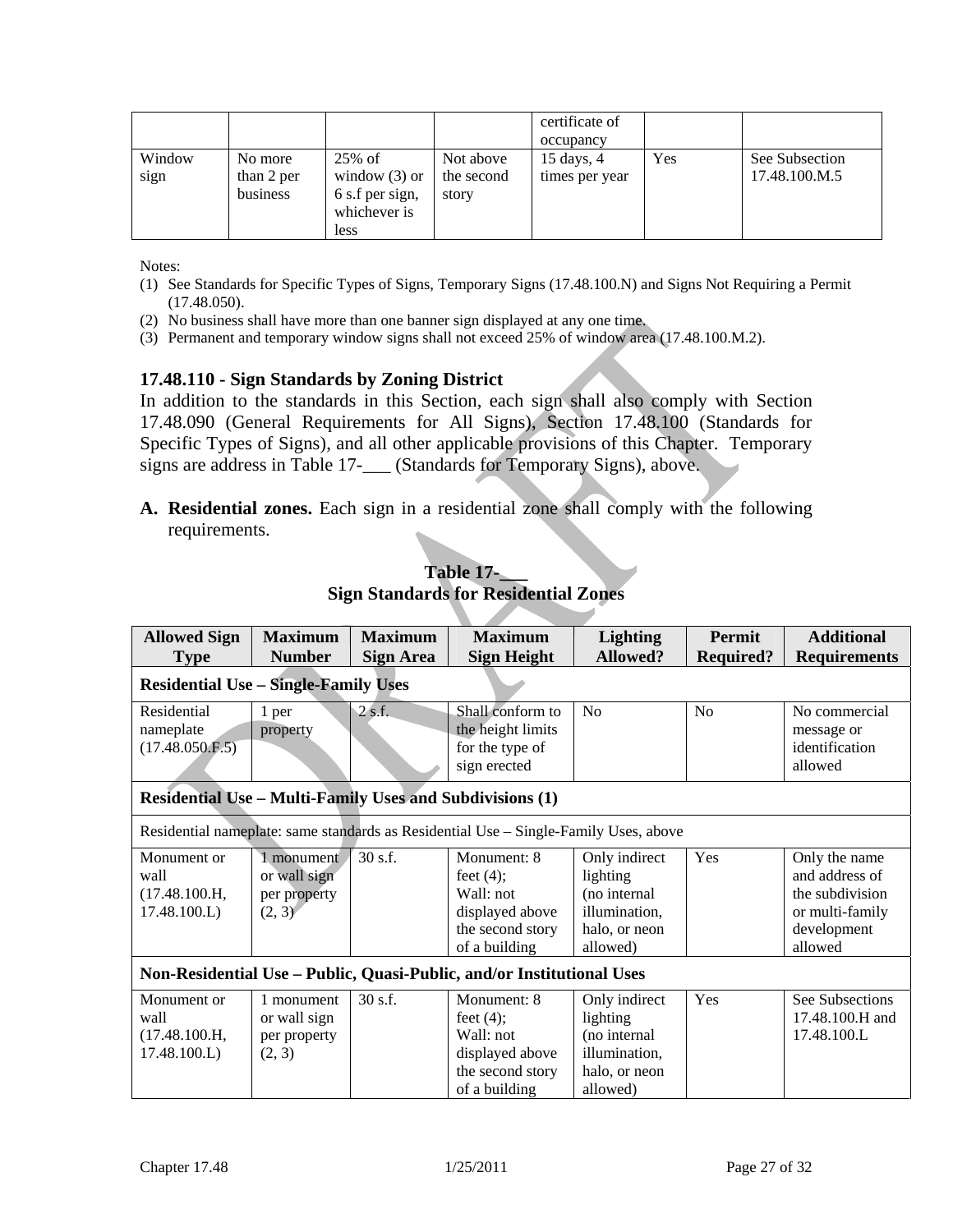Notes:

- (1) Includes bed and breakfasts, hotels, motels, mobile home parks, and group living quarters.
- (2) Additional signage may be allowed for the second frontage consistent with Subsection 17.48.090.C.3.
- (3) More than one monument sign may be allowed consistent with Subsection 17.48.100.H.1.
- (4) Additional monument sign height may be allowed consistent with Subsection 17.48.090.D.1.
- **B. Non-residential zones.** Each sign in non-residential zones shall comply with the following requirements.

| <b>Allowed</b><br><b>Sign Type</b>  | <b>Maximum</b><br><b>Sign Area</b>                                                         | <b>Maximum</b><br><b>Sign Height</b>                           | <b>Lighting</b><br><b>Allowed?</b>                                                      | <b>Maximum</b><br><b>Number</b>                                                | <b>Maximum</b><br><b>Sign Area</b><br>(Aggregate)                                         | <b>Additional</b><br><b>Requirements (1)</b>                                           |
|-------------------------------------|--------------------------------------------------------------------------------------------|----------------------------------------------------------------|-----------------------------------------------------------------------------------------|--------------------------------------------------------------------------------|-------------------------------------------------------------------------------------------|----------------------------------------------------------------------------------------|
| <b>Awning</b><br>(17.48.100.A)      | Not exceed<br>50% of lineal<br>awning<br>frontage or 30<br>s.f, whichever<br>is less $(2)$ | Ground level<br>businesses<br>only                             | Only indirect<br>lighting<br>(no internal<br>illumination,<br>halo, or neon<br>allowed) | 2 of any<br>combination<br>of allowed<br>sign types<br>per primary<br>business | Total<br>allowable sign<br>area shall not<br>exceed 2<br>square feet for<br>each 3 lineal | 8 foot clearance;<br>translucent material<br>prohibited; See<br>Subsection 17.48.100.A |
| Changeable<br>copy<br>(17.48.100.B) | Limited by<br>sign type                                                                    | Limited by<br>sign type                                        |                                                                                         | frontage;<br>however<br>only 1 of                                              | feet of<br>business<br>frontage $(3)$ ;                                                   | See Subsection<br>17.48.100.B                                                          |
| <b>Hanging</b><br>(17.48.100.G)     | 8 s.f.                                                                                     | Ground<br>level<br>businesses<br>only                          | Indirect<br>halo<br>lighting,<br>lit, and neon<br>details allowed                       | each sign<br>type is<br>allowed per<br>business                                | each business<br>is allowed 12<br>s.f. of signage<br>regardless of                        | Not extent more than 6<br>feet from wall; 8 foot<br>clearance                          |
| <b>Monument</b><br>(17.48.100.H)    | 30 s.f.                                                                                    | 8 feet; 12 feet<br>on Main Street<br>and Lake<br>Mary Road (5) | Indirect<br>lighting and<br>halo lit<br>allowed                                         | frontage (3,<br>4)                                                             | frontage<br>length                                                                        | See Subsection<br>17.48.100.H                                                          |
| Projecting<br>(17.48.100.J)         | $12$ s.f.                                                                                  | Ground level<br>businesses<br>only                             | Indirect<br>lighting, halo<br>lit, and neon<br>details allowed                          |                                                                                |                                                                                           | Shall be double-sided;<br>See Subsection<br>17.48.100.J                                |
| <b>Theater</b><br>(17.48.100.K)     | May exceed<br>30 s.f. if<br>approved by<br>Director                                        | Limited by<br>sign type                                        | Only indirect<br>lighting<br>(no internal<br>illumination,<br>halo, or neon<br>allowed) |                                                                                |                                                                                           | See Subsection<br>17.48.100.K                                                          |
| Wall<br>(17.48.100.L)               | 30 s.f.                                                                                    | Not displayed<br>above the<br>second story                     | Indirect<br>lighting, halo<br>lit, and neon<br>details allowed                          |                                                                                |                                                                                           | Not project more than 6<br>inches from wall; See<br>Subsection 17.48.100.L             |
| Window<br>(17.48.100.M)             | $25\%$ of<br>window or 30<br>s.f, whichever<br>is less                                     | Only on the<br>ground level<br>and second<br>story             | N <sub>o</sub>                                                                          | No more<br>than 4 per<br>business                                              |                                                                                           | Not more than 1 inch<br>thick; See Subsection<br>17.48.100.M                           |
| <b>Electronic</b><br>message        | Limited<br>by<br>sign type                                                                 | Limited<br>by<br>sign type                                     | Internal<br>illumination                                                                | One per<br>property                                                            |                                                                                           | Display public<br>information; not in any                                              |

**Table 17-\_\_\_ Sign Standards for Non-Residential Zones**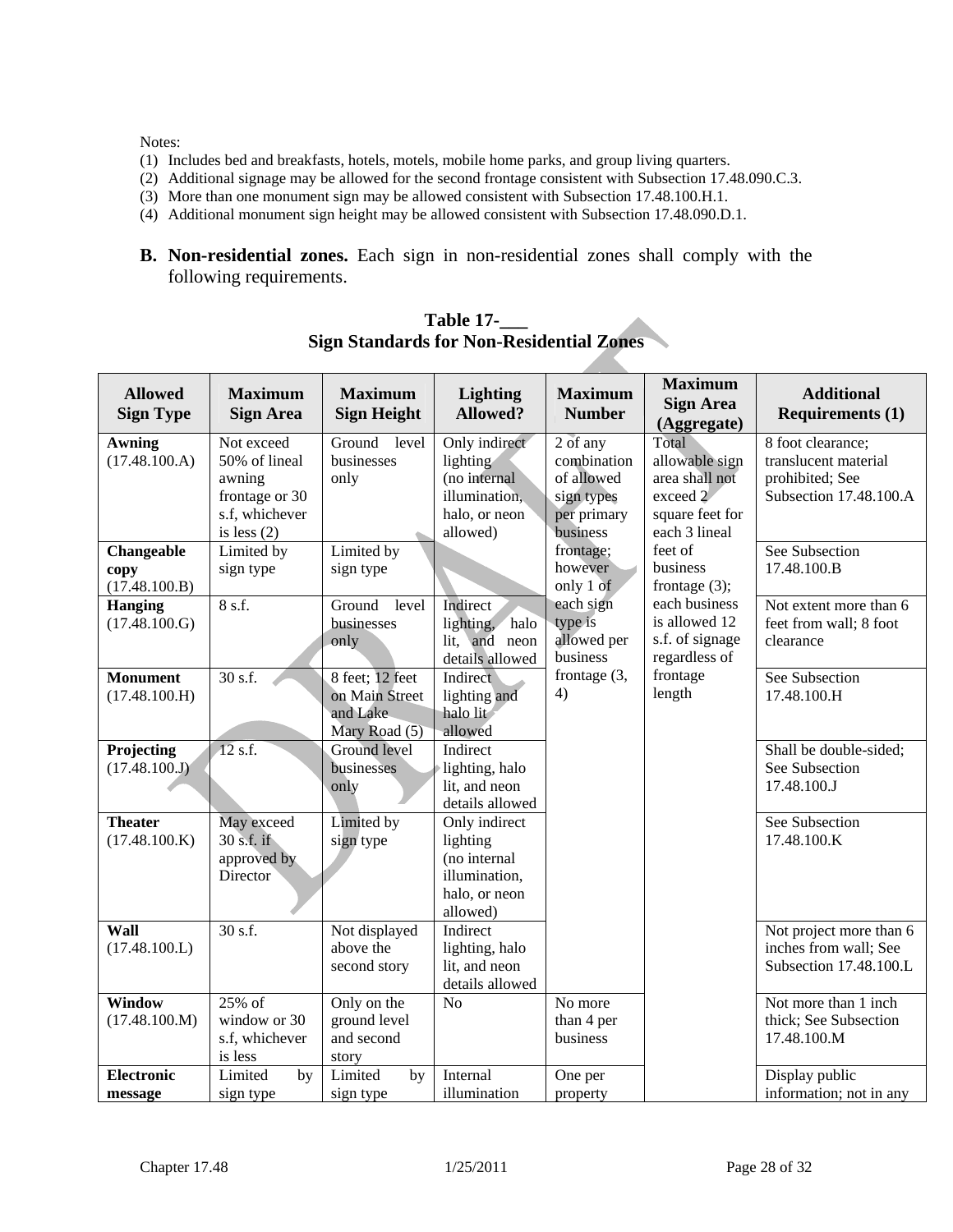| (17.48.100.E)                                                                                                                                                                                                 |           |                      |    | <i>(electronic)</i><br>message)    |                     |  | residential zone;<br>requires a use permit |
|---------------------------------------------------------------------------------------------------------------------------------------------------------------------------------------------------------------|-----------|----------------------|----|------------------------------------|---------------------|--|--------------------------------------------|
| <b>Halo lit</b><br>(17.48.100.F)                                                                                                                                                                              | $20$ s.f. | Limited<br>sign type | by | Internal<br>illumination<br>(halo) | One per<br>business |  | Not in any residential<br>zone             |
| $20$ s.f.<br><b>Neon details</b><br>Not in any residential<br>Limited<br>Internal<br>One per<br>by<br>zone; See Subsection<br>illumination<br>(17.48.100.I)<br>business<br>sign type<br>17.48.100.I<br>(neon) |           |                      |    |                                    |                     |  |                                            |
| <b>Other signs:</b> See Standards for Specific Types of Signs (17.48.100) and Signs Not Requiring a Permit (17.48.050)                                                                                        |           |                      |    |                                    |                     |  |                                            |

Notes:

- (1) See Standards for Specific Types of Signs (17.48.100) and Signs Not Requiring a Permit (17.48.050).
- (2) Copy on an awning that does not exceed six inches in height and consistent with Subsection 17.48.100.A is not counted towards total allowable sign area.
- (3) Additional signage may be allowed for the second frontage consistent with Subsection 17.48.090.C.3.
- (4) More than one monument sign may be allowed consistent with Subsection 17.48.100.H.1.
- (5) Additional monument sign height may be allowed consistent with Subsection 17.48.090.D.1.
- **C. Airport zone.** All signs in the Airport Zone shall conform to this Chapter except for the following:
	- 1. Monument signs shall not exceed six hundred and fifty square feet in gross area with four hundred and fifty square feet of useable (information imparting) area per sign where such signs are within three hundred feet of a state or federal highway right-of-way.
	- 2. Signs within three hundred feet of a state or federal highway right-of-way shall not exceed twenty-five feet in height.
	- 3. Subsection 17.48.090.C.6 shall not apply to signs in the Airport Zone.

[Legal: #1 and 2, above, were negotiated as part of the Hot Creek DA; should we leave this in place?]

#### **17.48.120 - Sign Variances and Adjustments**

- **A. Variance.** A variance to the dimensional provisions of this Chapter, such as sign area, spacing, and setbacks, shall be processed in compliance with Chapter 17. (Variances).
- **B. Adjustment.** An adjustment may allow for an increase of not more than ten percent of the allowed height or area of a sign. Adjustments to the sign height or area provisions of this Chapter shall be processed in compliance with Chapter 17. (Adjustments). An exception for a Master Sign Program in compliance with Subsection 17.48.060.D shall not require an adjustment.
- **C. Additional Finding.** In addition to the findings required by Chapter 17.\_\_\_ (Variances) or Chapter 17.\_\_\_ (Adjustments), a finding shall also be made prior to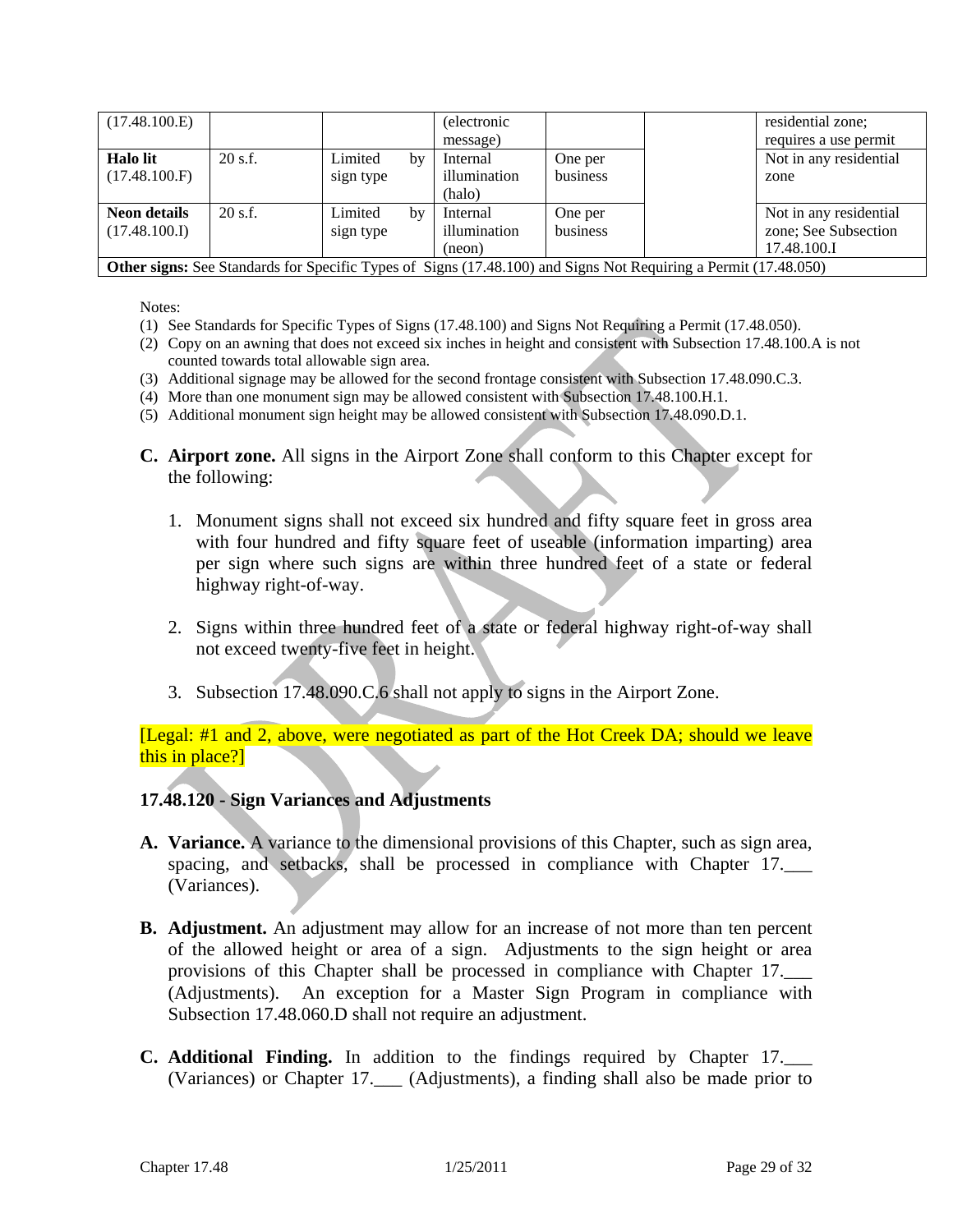approval of a sign variance or adjustment that the sign meets the purpose and intent of this Chapter and any applicable Master Sign Program.

### **17.48.130 - Nonconforming Signs** [Note: Be consistent with nonconforming chapter]

**A. Applicability.** The provisions of this Section apply to any permanent or temporary sign, including its physical structure and/or its supporting elements, which was lawfully erected and maintained in compliance with the provisions of all applicable laws in effect at the time of original installation, but which does not now comply with the provisions of this Chapter.

### **B. Allowed modifications to nonconforming signs.**

- 1. Except as otherwise provided herein, a nonconforming sign may be continued and shall be maintained in good condition as required by this Chapter.
- 2. Sign copy and face changes, non-structural modifications, and non-structural maintenance (e.g. painting and rust removal) are allowed so long as there is no alteration to the physical structure or support elements of the sign. Changes to sign copy and face require a sign permit.
- 3. A nonconforming sign may be restored if fifty percent or less of the sign is destroyed, provided that restoration is started within ninety days of the damage occurring and is diligently pursued to completion.
- **C. Prohibited modifications to nonconforming signs.** A nonconforming sign shall not be:
	- 1. Changed to another nonconforming sign;
	- 2. Structurally altered to extend its useful life;
	- 3. Altered unless required by law or unless the alteration results in the elimination of the nonconformity;
	- 4. Enlarged;
	- 5. Moved or replaced; or
	- 6. Re-installed after façade improvements that required the removal of the sign during construction.
- **D. Exception.** The Commission may grant an exception to the requirements of Subsection 17.48.130.C only after the following findings are made: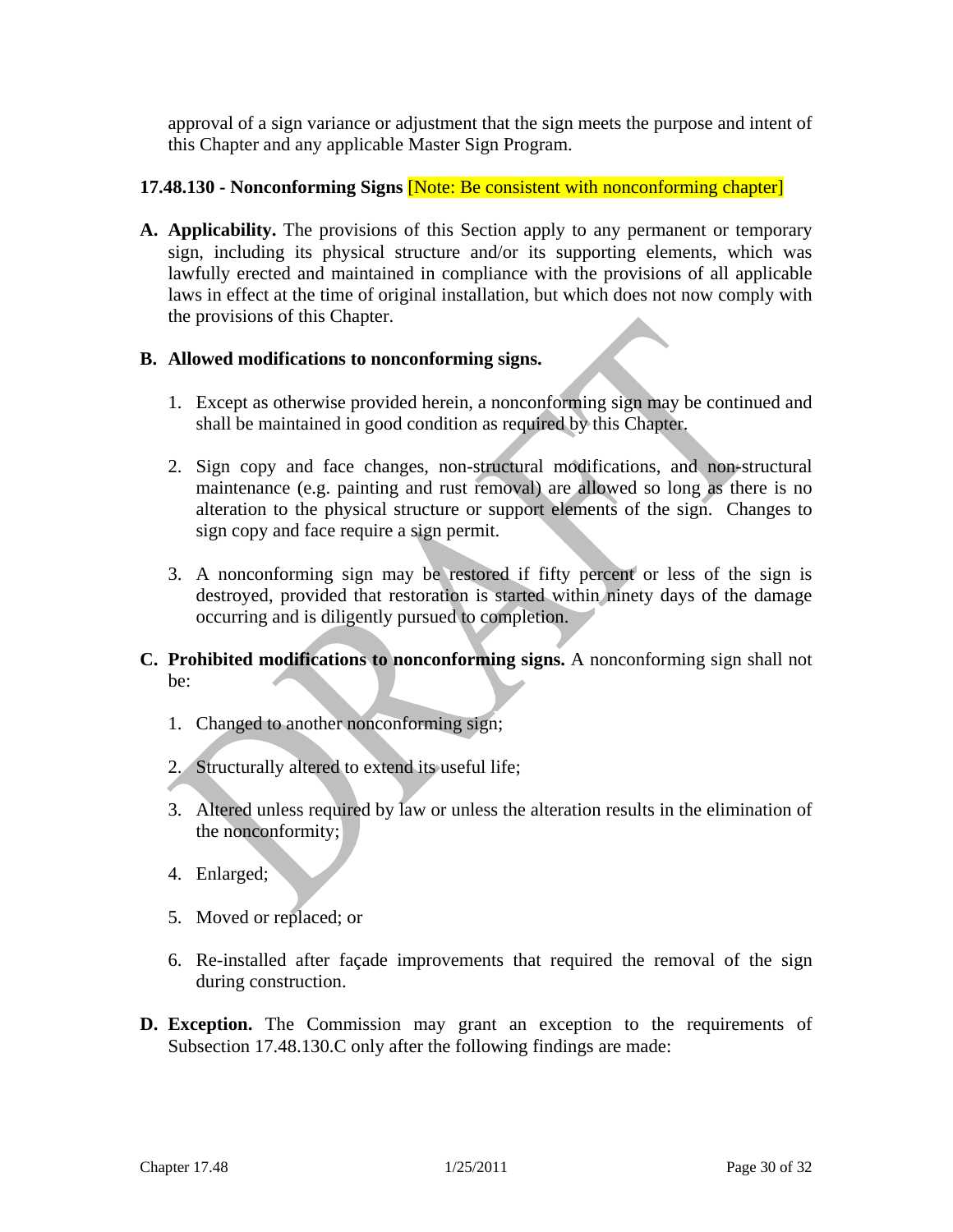- 1. The new proposed sign or alteration to the existing nonconforming sign is significantly more conforming to the provisions of this Chapter than the existing nonconforming sign; and/or
- 2. The nonconforming sign has historic significance apart from its main purpose of advertising, in which case a use permit shall be required for continued use of the nonconforming sign in compliance with Chapter 17. [Use Permits].
- **E. Abandoned nonconforming signs.** An interruption in the use of a nonconforming sign for a period of ninety days or more shall be deemed to be an abandonment of the sign consistent with and subject to Section 17.48.140.
- **F. Removal or modification of nonconforming signs to comply with this Chapter.** A nonconforming sign shall be removed or modified to comply with this Chapter if the following occurs:
	- 1. More than fifty percent of the sign is destroyed, and the destruction is other than facial copy replacement. A nonconforming sign shall be deemed to be more than fifty percent destroyed if the estimated cost of reconstruction or repair exceeds fifty percent of the replacement cost as determined by the Director. Destruction may be voluntary or required by law;
	- 2. The sign is remodeled or altered in a manner not in compliance with this Chapter;
	- 3. A structural change is made to the sign or sign structure and/or support elements;
	- 4. The sign is temporary;
	- 5. The sign is moved or relocated, except where the relocation occurs as a result of a Town public improvement project;
	- 6. The sign is or may become a danger to the public or is unsafe; or
	- 7. The sign constitutes a traffic hazard not created by the relocation of streets or by acts of the Town.
- **G. Special topographic circumstances.** The Town shall not require the removal of any nonconforming sign on the basis of its height or size by requiring conformance with this Chapter if special topographic circumstances would result in a material impairment of visibility of the sign or the owner's or user's ability to adequately and effectively continue to communicate with the public through the use of the sign. Special topographic circumstances include but are not limited to terrain, contours, off-site structures, streets, and other off-site impediments as determined by the Director. Under these circumstances, the owner or user may maintain the sign, including change of copy, at the business premises and at a location necessary for